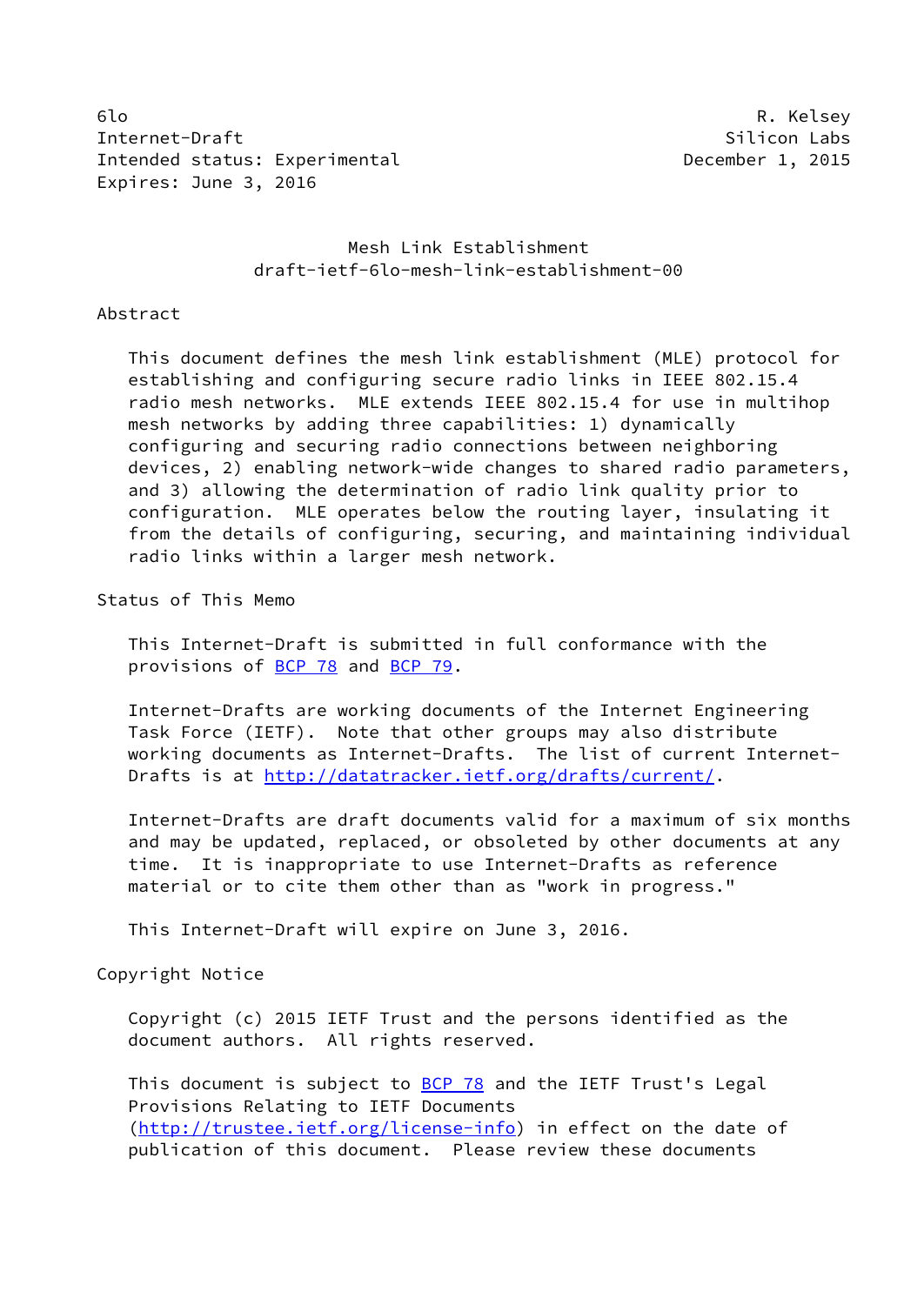Internet-Draft Mesh Link Establishment December 2015

 carefully, as they describe your rights and restrictions with respect to this document. Code Components extracted from this document must include Simplified BSD License text as described in Section 4.e of the Trust Legal Provisions and are provided without warranty as described in the Simplified BSD License.

Table of Contents

| 1.                                                                                                                                                                                                                                                                                                                                                                                                                                                                                     | $\overline{3}$  |
|----------------------------------------------------------------------------------------------------------------------------------------------------------------------------------------------------------------------------------------------------------------------------------------------------------------------------------------------------------------------------------------------------------------------------------------------------------------------------------------|-----------------|
| 1.1.                                                                                                                                                                                                                                                                                                                                                                                                                                                                                   | $\overline{3}$  |
| 2.                                                                                                                                                                                                                                                                                                                                                                                                                                                                                     | $\overline{4}$  |
| 3.                                                                                                                                                                                                                                                                                                                                                                                                                                                                                     | $\overline{4}$  |
| Overview<br>4.<br>$\mathcal{L}^{(1)}\left(\mathcal{L}^{(1)}\left(\mathcal{L}^{(1)}\left(\mathcal{L}^{(1)}\left(\mathcal{L}^{(1)}\left(\mathcal{L}^{(1)}\left(\mathcal{L}^{(1)}\left(\mathcal{L}^{(1)}\left(\mathcal{L}^{(1)}\left(\mathcal{L}^{(1)}\left(\mathcal{L}^{(1)}\left(\mathcal{L}^{(1)}\left(\mathcal{L}^{(1)}\left(\mathcal{L}^{(1)}\right)\mathcal{L}^{(1)}\right)\right)\right)\right)\right)\right)\right)\right)\right)\right)\mathcal{L}^{(1)}\left(\mathcal{L}^{(1)}$ | $\overline{4}$  |
| 4.1.                                                                                                                                                                                                                                                                                                                                                                                                                                                                                   | $rac{5}{5}$     |
| 4.2. Parameter Dissemination                                                                                                                                                                                                                                                                                                                                                                                                                                                           |                 |
| 4.3. Link Quality Determination                                                                                                                                                                                                                                                                                                                                                                                                                                                        | $\overline{5}$  |
| 5.                                                                                                                                                                                                                                                                                                                                                                                                                                                                                     | 6               |
| 6.                                                                                                                                                                                                                                                                                                                                                                                                                                                                                     | $\overline{1}$  |
| 7.                                                                                                                                                                                                                                                                                                                                                                                                                                                                                     | $\overline{7}$  |
| 7.1.                                                                                                                                                                                                                                                                                                                                                                                                                                                                                   | $\underline{8}$ |
| 7.2.                                                                                                                                                                                                                                                                                                                                                                                                                                                                                   | $\underline{8}$ |
| 7.3.                                                                                                                                                                                                                                                                                                                                                                                                                                                                                   | $\underline{8}$ |
| 7.4.                                                                                                                                                                                                                                                                                                                                                                                                                                                                                   | 9               |
| 7.5.                                                                                                                                                                                                                                                                                                                                                                                                                                                                                   | 9               |
| Link-layer Frame Counter<br>7.6.                                                                                                                                                                                                                                                                                                                                                                                                                                                       | 9               |
| 7.7.                                                                                                                                                                                                                                                                                                                                                                                                                                                                                   | 9               |
| 7.8.                                                                                                                                                                                                                                                                                                                                                                                                                                                                                   | 11              |
| 7.9.                                                                                                                                                                                                                                                                                                                                                                                                                                                                                   | 12              |
| 8.                                                                                                                                                                                                                                                                                                                                                                                                                                                                                     | 12              |
| Processing of incoming messages<br>9.                                                                                                                                                                                                                                                                                                                                                                                                                                                  | 13              |
|                                                                                                                                                                                                                                                                                                                                                                                                                                                                                        | 14              |
|                                                                                                                                                                                                                                                                                                                                                                                                                                                                                        | 15              |
|                                                                                                                                                                                                                                                                                                                                                                                                                                                                                        | 15              |
|                                                                                                                                                                                                                                                                                                                                                                                                                                                                                        | 16              |
|                                                                                                                                                                                                                                                                                                                                                                                                                                                                                        | 16              |
|                                                                                                                                                                                                                                                                                                                                                                                                                                                                                        | 16              |
|                                                                                                                                                                                                                                                                                                                                                                                                                                                                                        | 17              |
| 14.3.                                                                                                                                                                                                                                                                                                                                                                                                                                                                                  | 17              |
| 14.4.                                                                                                                                                                                                                                                                                                                                                                                                                                                                                  | 17              |
|                                                                                                                                                                                                                                                                                                                                                                                                                                                                                        | 18              |
|                                                                                                                                                                                                                                                                                                                                                                                                                                                                                        | 18              |
| Normative References<br>16.1.                                                                                                                                                                                                                                                                                                                                                                                                                                                          | 18              |
| Informative References<br>16.2.                                                                                                                                                                                                                                                                                                                                                                                                                                                        | 19              |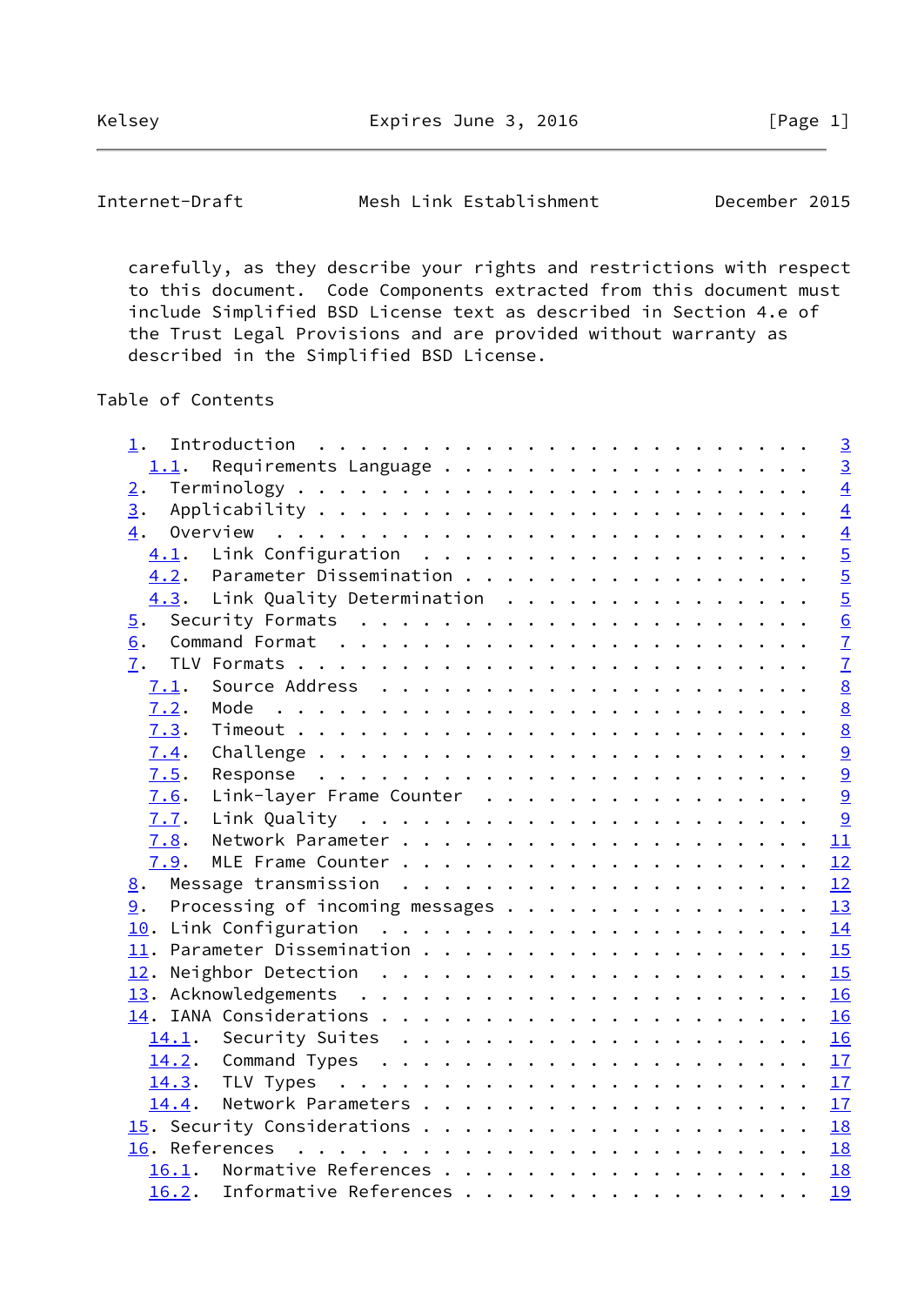Kelsey **Expires June 3, 2016** [Page 2]

<span id="page-2-1"></span>Internet-Draft Mesh Link Establishment December 2015

#### <span id="page-2-0"></span>[1](#page-2-0). Introduction

 The configuration of individual links in IEEE 802.15.4 mesh networks falls into a gap between standards. The IEEE 802.15.4 standard provides for static point-to-point and star topologies while the routing (L3) protocols used in multi-hop mesh networks assume that the L2 links are already up and running. Effective mesh networking using IEEE 802.15.4 requires identifying, configuring, and securing usable links to neighboring devices as the network's membership and physical environment change. Newly usable links need to be identified and configured automatically, where configuration values can include link-layer addresses, transmit and receive modes, security parameters, and so forth.

 Security configuration is particularly important, as IEEE 802.15.4's replay protection applies only between a joining device and the IEEE 802.15.4 coordinator via which it joins the network. Replay protection with other neighbors requires a synchronization step that is not specified by IEEE 802.15.4.

 MLE can also be used to distribute configuration values that are shared across a network, such as the channel and PAN ID. Network wide configuration uses multicasts and requires some form of multi hop multicast forwarding. These messages are sent infrequently, so forwarding with simple flooding is sufficient.

 One of the most important properties of a radio link, how reliably the two neighbors can communicate, often cannot be determined unilaterally by either neighbor. Many 802.15.4 links are asymmetric, where messages traveling one way across the link are received more or less reliably than messages traveling in the opposite direction. There is a chicken and egg problem here. It is a waste of effort to configure a link that does not have sufficient two-way reliability to be useful, but the two-way reliability cannot be determined without exchanging messages over the link. MLE resolves this by allowing a node to periodically multicast an estimate of the quality of its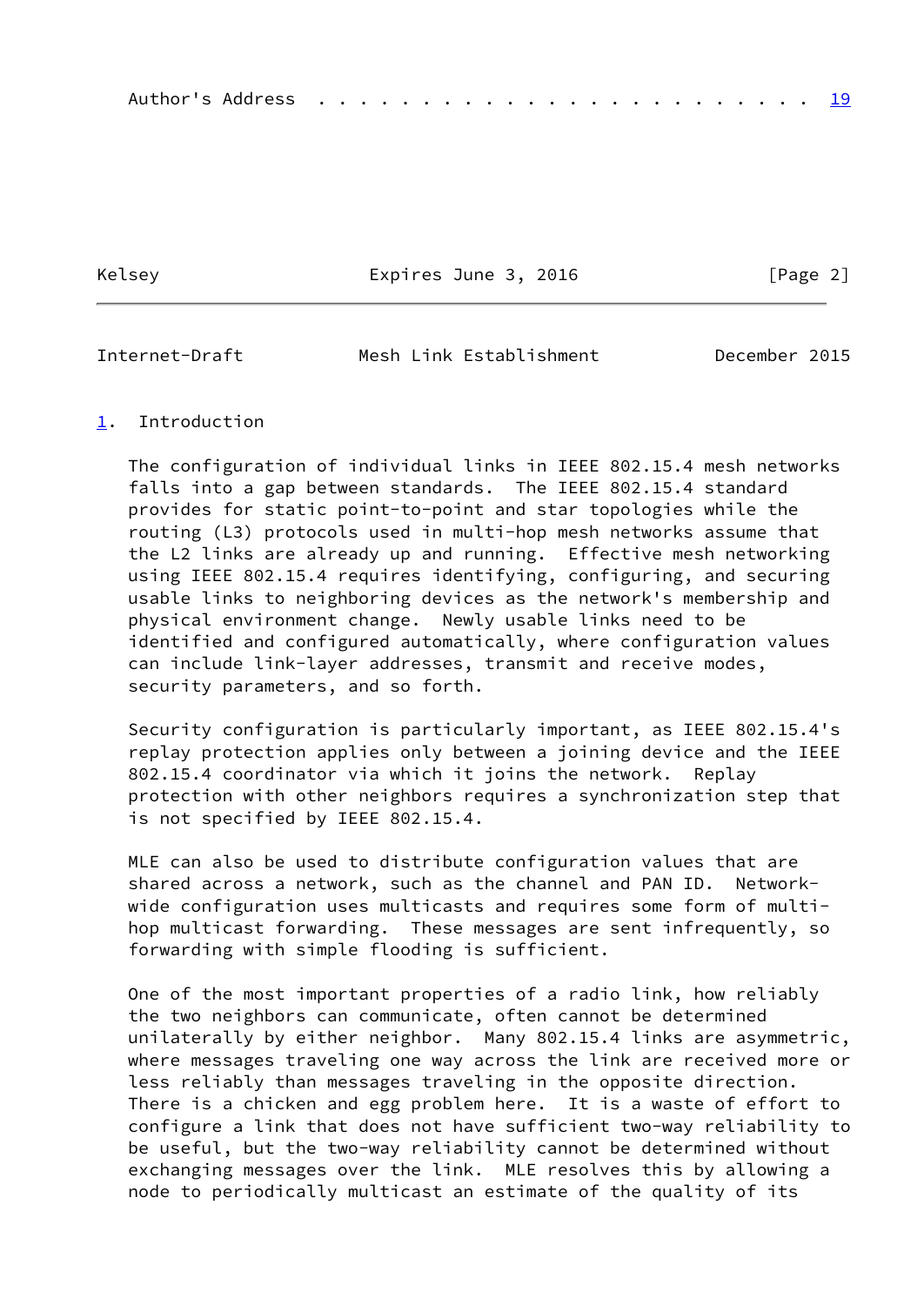links. This allows a node to determine if it has a usable radio link to a neighbor without first configuring that link.

 MLE was developed as part of the ZigBee IP networking standard [\[ZigBeeIP](#page-20-2)].

#### <span id="page-3-0"></span>[1.1](#page-3-0). Requirements Language

 The key words "MUST", "MUST NOT", "REQUIRED", "SHALL", "SHALL NOT", "SHOULD", "SHOULD NOT", "RECOMMENDED", "NOT RECOMMENDED", "MAY", and "OPTIONAL" in this document are to be interpreted as described in  $[REC2119]$ .

<span id="page-3-2"></span><span id="page-3-1"></span>

| Kelsey            | Expires June 3, 2016                                                                                                                                                                                                                                                                           | [Page 3]      |
|-------------------|------------------------------------------------------------------------------------------------------------------------------------------------------------------------------------------------------------------------------------------------------------------------------------------------|---------------|
| Internet-Draft    | Mesh Link Establishment                                                                                                                                                                                                                                                                        | December 2015 |
| Terminology<br>2. |                                                                                                                                                                                                                                                                                                |               |
| ETX.              | Expected Transmission Count $[REG551]$ ; the number<br>of transmission attempts required to send a<br>packet over a particular link. Defined to be the<br>product of the IDR values for both directions. A<br>perfect link has an ETX of 1, less than perfect<br>links have higher ETX values. |               |
| Frame counter     | A value that is incremented with each new secured<br>message and used to detect replayed messages.                                                                                                                                                                                             |               |
| <b>IDR</b>        | Inverse Delivery Ratio; the number of<br>transmission attempts divided by the number of<br>successful transmissions in a given direction<br>over a link. Used in computing the ETX value for<br>a link.                                                                                        |               |

### <span id="page-3-3"></span>[3](#page-3-3). Applicability

 This protocol provides configuration and management mechanisms for using IEEE 802.15.4 links in IP-based multi-hop mesh networks. The protocol is designed to be easily extended to add additional features. It could also be adapted for use with other single-hop link protocols that have some of the same features (message encryption, one-hop multicast) and omissions (listed at the start of [Section 4](#page-3-4)) as IEEE 802.15.4.

<span id="page-3-4"></span>[4](#page-3-4). Overview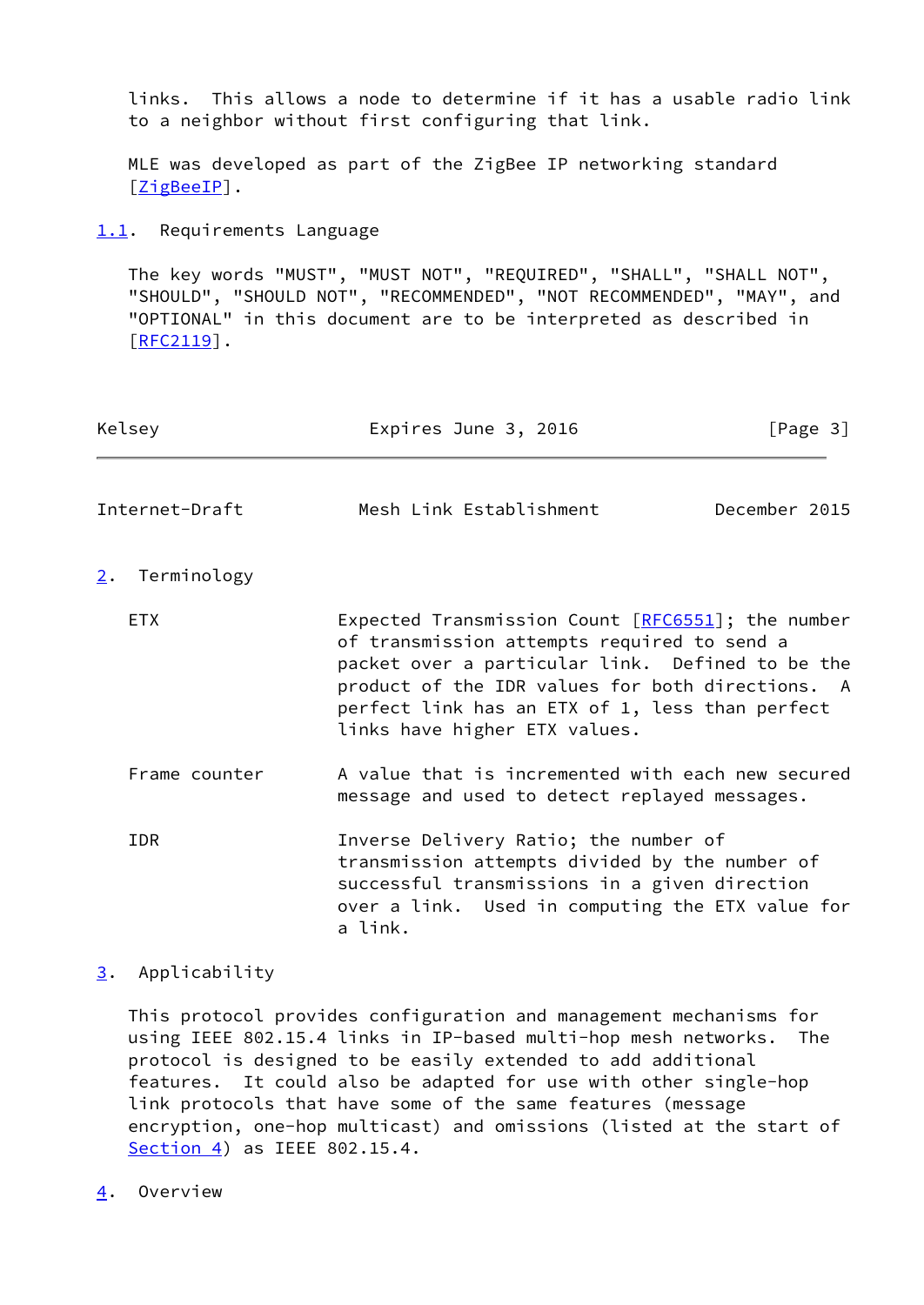MLE adds three capabilities to IEEE 802.15.4:

o Dynamically configuring and securing radio links.

o Enabling network-wide changes to radio parameters.

o Determining link quality, prior to link configuration.

 The first two are mutually independent; either one can be used without the other. The purpose of the third, determining link quality, is to make link management more efficient by detecting unreliable links before any effort is spent configuring them.

 All MLE messages are sent using UDP. While UDP is not an obvious choice for a protocol used for L2 configuration, it was chosen to simplify integration of MLE into existing systems.

Kelsey **Expires June 3, 2016** [Page 4]

<span id="page-4-1"></span>Internet-Draft Mesh Link Establishment December 2015

<span id="page-4-0"></span>[4.1](#page-4-0). Link Configuration

 Link configuration is done using link-local unicasts to exchange IEEE 802.15.4 radio parameters (addresses, node capabilities, and frame counters) between neighbors. Link configuration messages are either a request that the link be configured, or an acceptance or rejection of such a request.

 IEEE 802.15.4 security uses frame counters to detect replayed messages. Each sender maintains an outgoing frame counter that is included in outgoing secured messages and is incremented for each message sent. Receivers store the highest frame counter yet seen from each neighbor. Messages that arrive with a frame counter less than or equal to the highest previously-seen frame counter are discarded.

 In a mesh network neighbors come and go as the mesh topology changes. When a message arrives from a previously unheard neighbor, the receiver has no stored frame counter that can be used to determine if the message has been replayed by an attacker. MLE solves this by providing a simple handshake mechanism that allows the receiver to securely obtain the sender's current outgoing frame counter.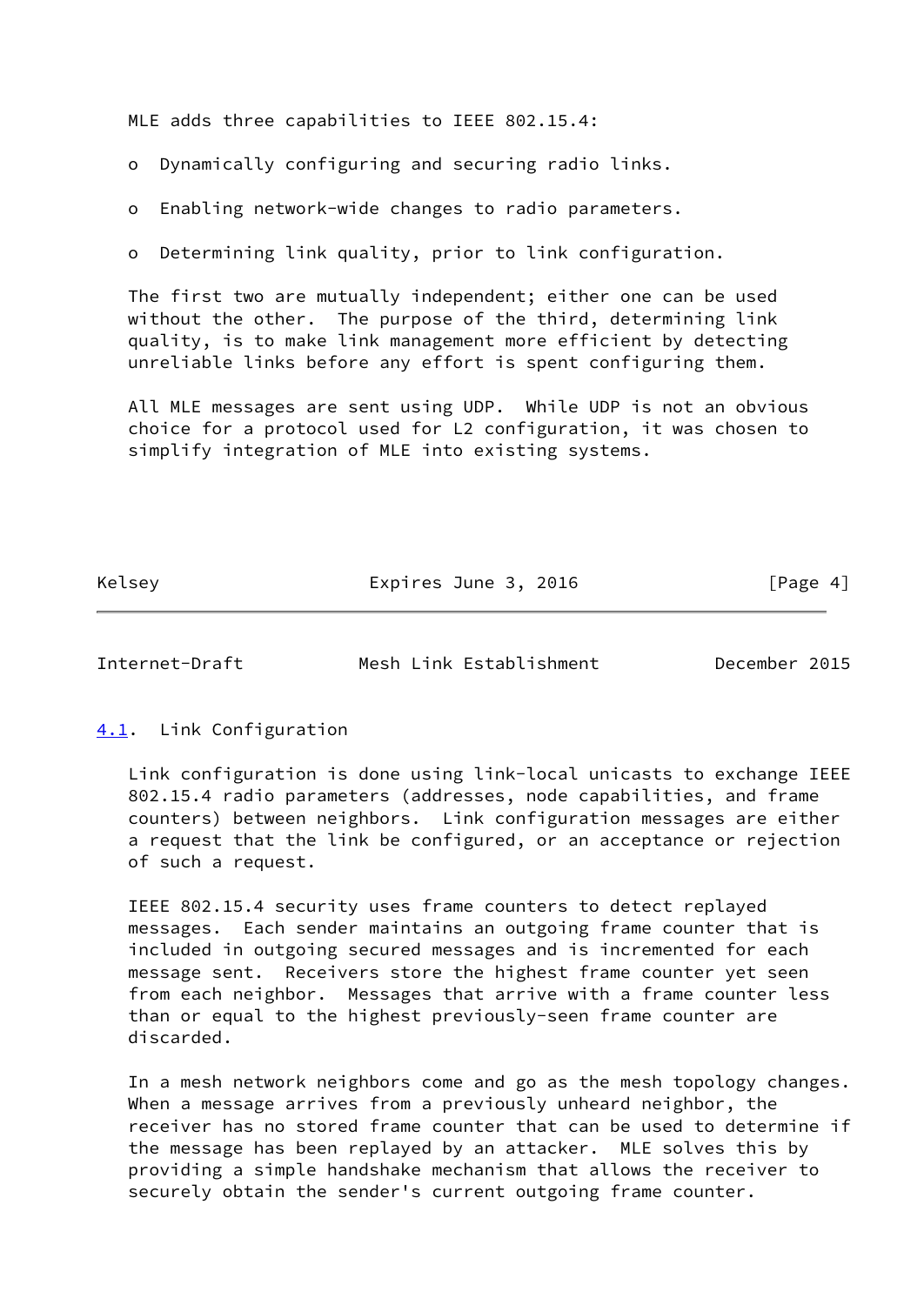#### <span id="page-5-0"></span>[4.2](#page-5-0). Parameter Dissemination

 Network-wide changes to radio parameters, such as moving the network to a new channel, is done by multicasting the new value(s) to all devices in the network. Along with the values themselves, the multicast messages include a delay value indicating when the new value takes effect. The delay avoids having the parameters change while the multicast is still propagating.

 In addition to network wide dissemination, a device that does not have the current network values, either because it has just joined the network or for any other reason, can send a unicast request to a neighbor. The neighbor will respond by sending the current network values.

<span id="page-5-1"></span>[4.3](#page-5-1). Link Quality Determination

 802.15.4 links can be asymmetric in that a link between neighboring devices may be much more reliable in one direction than in the other. This limits the usefulness of unilateral link quality detection: a link that looks strong to one device may not be usable because it works poorly in the other direction. To avoid wasting effort configuring unusable links, devices can use MLE to send link-local multicasts containing their local link quality estimates.

| Kelsey | Expires June 3, 2016 | [Page 5] |
|--------|----------------------|----------|
|        |                      |          |

<span id="page-5-3"></span>Internet-Draft Mesh Link Establishment December 2015

 Neighboring nodes can then form an estimate of the two-way quality of their link to the sender.

<span id="page-5-2"></span>[5](#page-5-2). Security Formats

 One of the main functions of MLE is to initialize link-layer security. This means that MLE itself cannot rely on link-layer security. To avoid the cost and complexity of adding a second security suite, MLE reuses that of 802.15.4: [\[AES](#page-19-5)] in Counter with CBC-MAC Mode [\[CCM](#page-20-3)] as described in [[IEEE802154\]](#page-20-4). Later extensions may include other security suites for use with other radio standards.

 An MLE message begins with single byte indicating the security suite used in that message. If that initial byte is "255" no security is used and the messages has no additional security data. An initial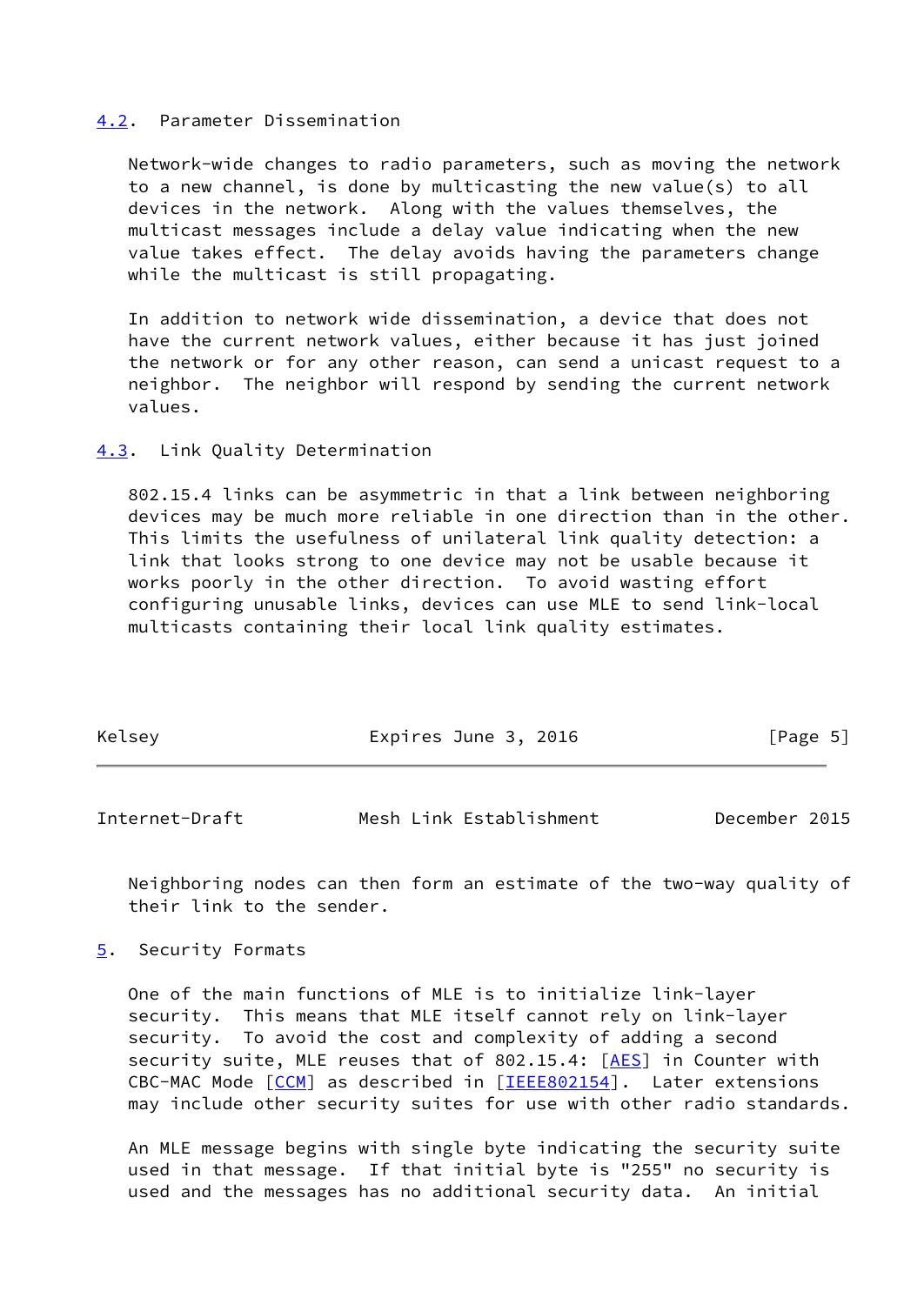byte of "0" indicates that the message is secured (encrypted and authenticated) as described in [\[IEEE802154](#page-20-4)]; these messages MUST NOT also be secured at the link layer. MLE messages thus have one of the two following formats:

 +-----+------------+---------+-----+ | 0 | Aux Header | Command | MIC | +-----+------------+---------+-----+ +-----+---------+ | 255 | Command | +-----+---------+

Aux Header Auxiliary Security Header as described in [[IEEE802154\]](#page-20-4).

Command MLE command; see [Section 6](#page-6-0).

MIC Message Integrity Code as described in [[IEEE802154\]](#page-20-4).

 MLE security MUST NOT use any key that is being used by the link (or any other) layer.  $[CCM]$  $[CCM]$  requires that each key and nonce pair be used exactly once, which is most easily achieved by using different keys.

 If MLE security is in use each device MUST maintain an outgoing MLE frame counter for use in securing outgoing packets in compliance with [\[CCM](#page-20-3)]. This MAY be the same frame counter used for securing 802.15.4 frames. Other than the above requirements, the distribution or derivation of the key(s) used for MLE security is outside the scope of this document. The outgoing MLE frame counter MUST be handled as required by [\[CCM](#page-20-3)]. In particular, frame counters MUST NOT be reused for any given key; if the outgoing MLE frame counter reaches its maximum value (0xFFFFFFFF), secured MLE messages MUST NOT be sent

<span id="page-6-1"></span>

| Kelsey         | Expires June 3, 2016                                                | [Page 6]      |
|----------------|---------------------------------------------------------------------|---------------|
| Internet-Draft | Mesh Link Establishment                                             | December 2015 |
|                | until a new key is available, at which point the outgoing MLE frame |               |

<span id="page-6-0"></span>[6](#page-6-0). Command Format

counter MAY be set back to zero.

 MLE messages consist of a command type and a series of type-length value parameters.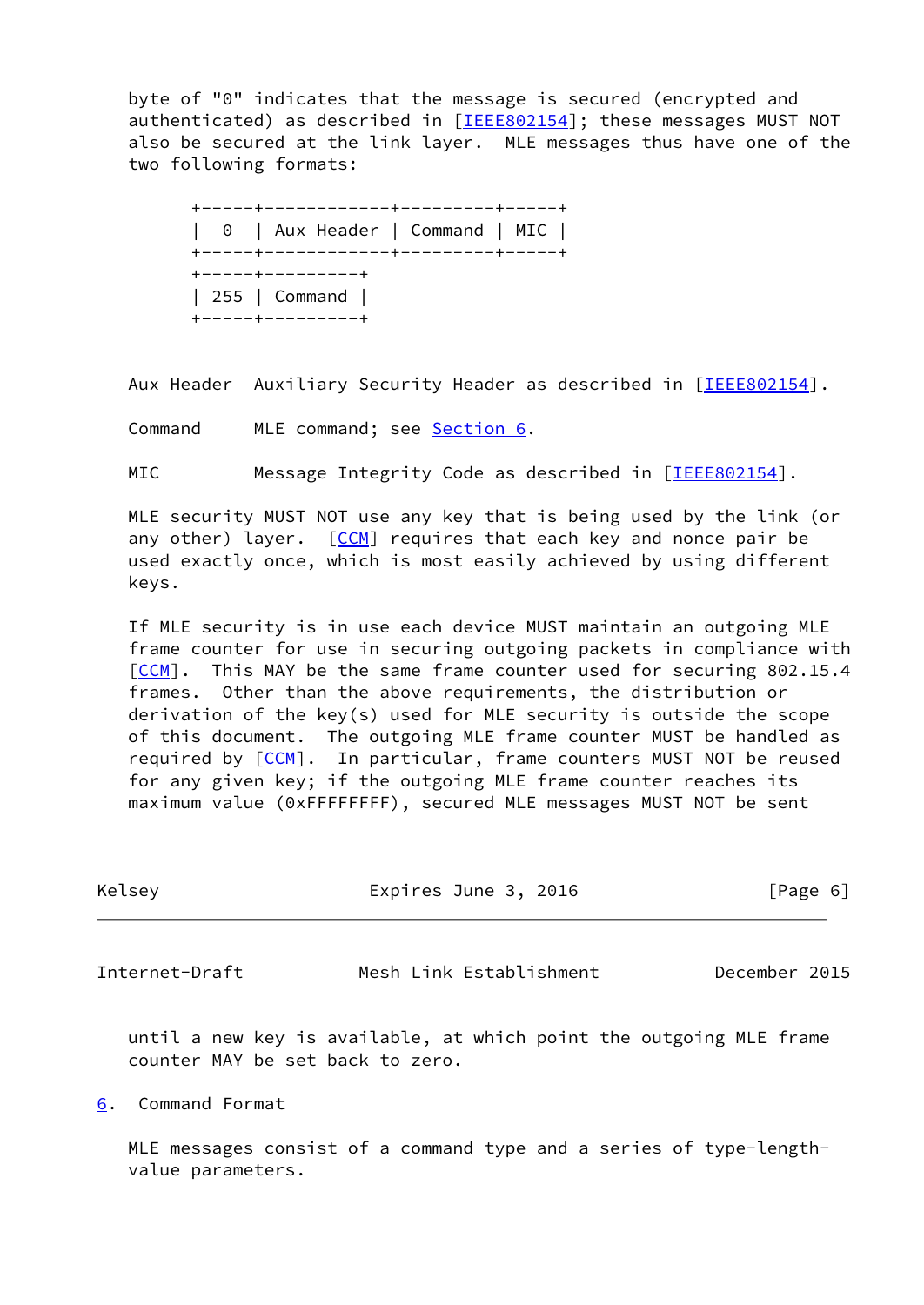+--------------+-----+-----+-----+ | Command Type | TLV | ... | TLV | +--------------+-----+-----+-----+

 Command Type An eight-bit unsigned integer identifying the type of message. This document defines the following commands:

- 0 Link Request. A request to establish a link to a neighbor.
- 1 Link Accept. Accept a requested link.
- 2 Link Accept and Request. Accept a requested link and request a link with the sender of the original request.
- 3 Link Reject. Reject a link request.
- 4 Advertisement. Inform neighbors of a device's link state.
- 5 Update. Informs of changes to link parameters shared by all nodes in a network.
- 6 Update Request. Request that an Update message be sent.

 The first four (Link Request, Link Accept, Link Accept and Request, and Link Reject) are collectively referred to as link configuration messages.

 TLVs Zero or more TLV frames. These are described in [Section 7.](#page-7-0)

<span id="page-7-0"></span>[7](#page-7-0). TLV Formats

 Values are encoded using a type-length-value format, where the type and length are one byte each and the length field contains the length of the value in bytes. TLVs are stored serially with no padding

<span id="page-7-1"></span>

| Kelsey         | Expires June 3, 2016    | $\lceil \text{Page } 7 \rceil$ |
|----------------|-------------------------|--------------------------------|
|                |                         |                                |
| Internet-Draft | Mesh Link Establishment | December 2015                  |

between them. They are byte-aligned but are not aligned in any other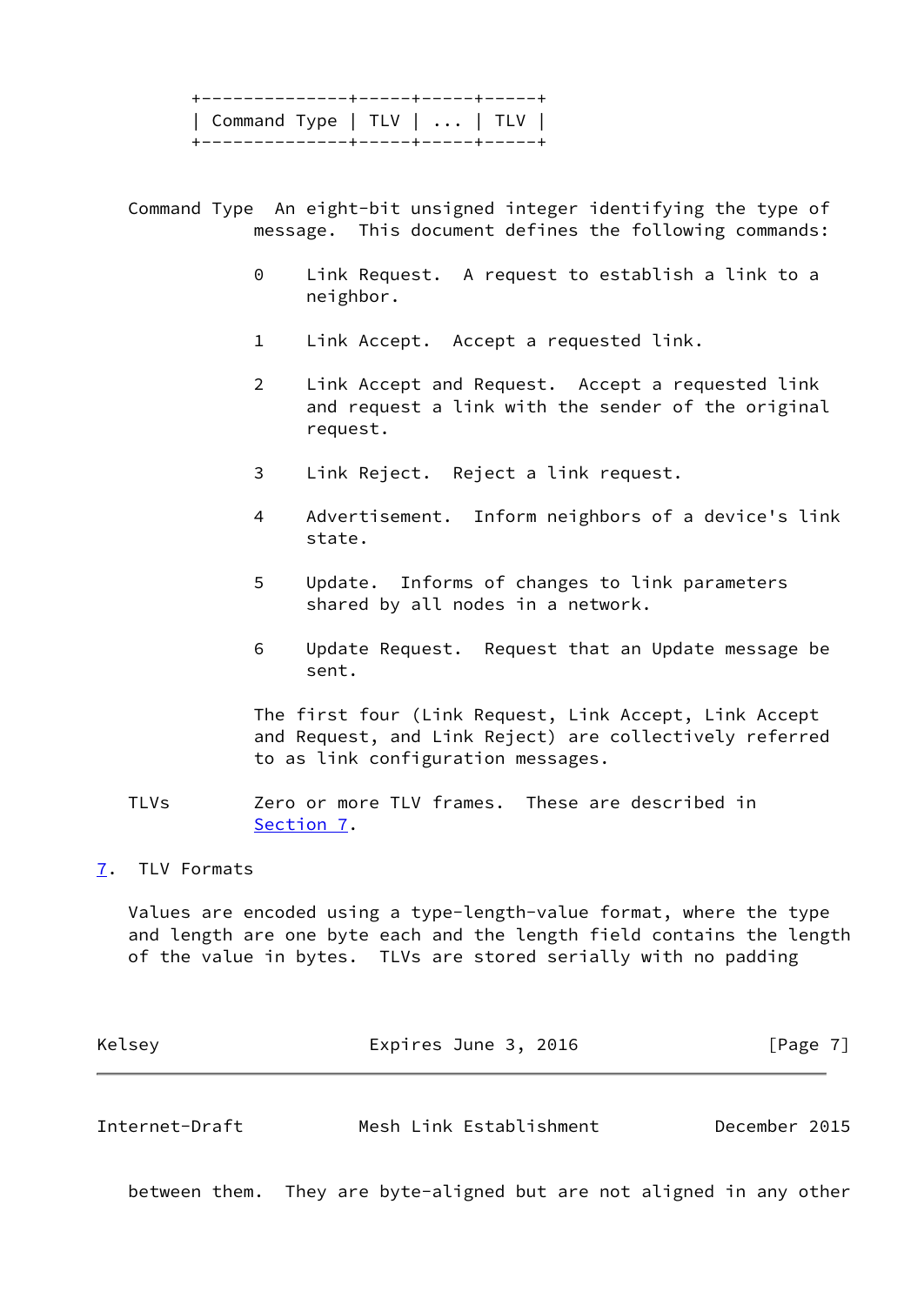way such as on 2 or 4 byte boundaries. All values in TLVs are in network byte order.

0 1 2 3 0 1 2 3 4 5 6 7 8 9 0 1 2 3 4 5 6 7 8 9 0 1 2 3 4 5 6 7 8 9 0 1 +-+-+-+-+-+-+-+-+-+-+-+-+-+-+-+-+-+-+-+-+-+-+-+-+-+-+-+-+-+-+-+-+ Type | Length | Value ... +-+-+-+-+-+-+-+-+-+-+-+-+-+-+-+-+-+-+-+-+-+-+-+-+-+-+-+-+-+-+-+-+

- Type **An eight-bit unsigned integer giving the type of** the value, from IANA registry [Section 14.3](#page-18-2).
- Length An eight-bit unsigned integer giving the length of the Value field in bytes.
- Value Length bytes of value, formatted as defined for the Type.

 With the exceptions of the Source Address TLV and Parameter TLV, an MLE message MUST NOT contain two or more TLVs of the same type. To allow devices to have multiple source addresses, an MLE message MAY contain two or more Source Address TLVs.

## <span id="page-8-0"></span>[7.1](#page-8-0). Source Address

 The Source Address TLV (TLV Type 0) has a Value containing a byte string representing a link-layer address assigned to the source of the message. A given radio interface may have multiple link-layer addresses. This TLV is used to communicate any source address(es) that is not included in the message by the link layer itself.

# <span id="page-8-1"></span>[7.2](#page-8-1). Mode

 The Mode TLV (TLV Type 1) has a Value containing a byte string representing the mode in which this link is used by the source of the message. The format of the value is that of the Capability Information field in the 802.15.4 Associate command as described in [\[IEEE802154\]](#page-20-4).

# <span id="page-8-2"></span>[7.3](#page-8-2). Timeout

 The Timeout TLV (TLV Type 2) has a Value containing a 32-bit unsigned integer. The value is the expected maximum interval between transmissions by the sender, in seconds. This allows the receiver to more accurately timeout a link to a neighbor that polls for its incoming messages.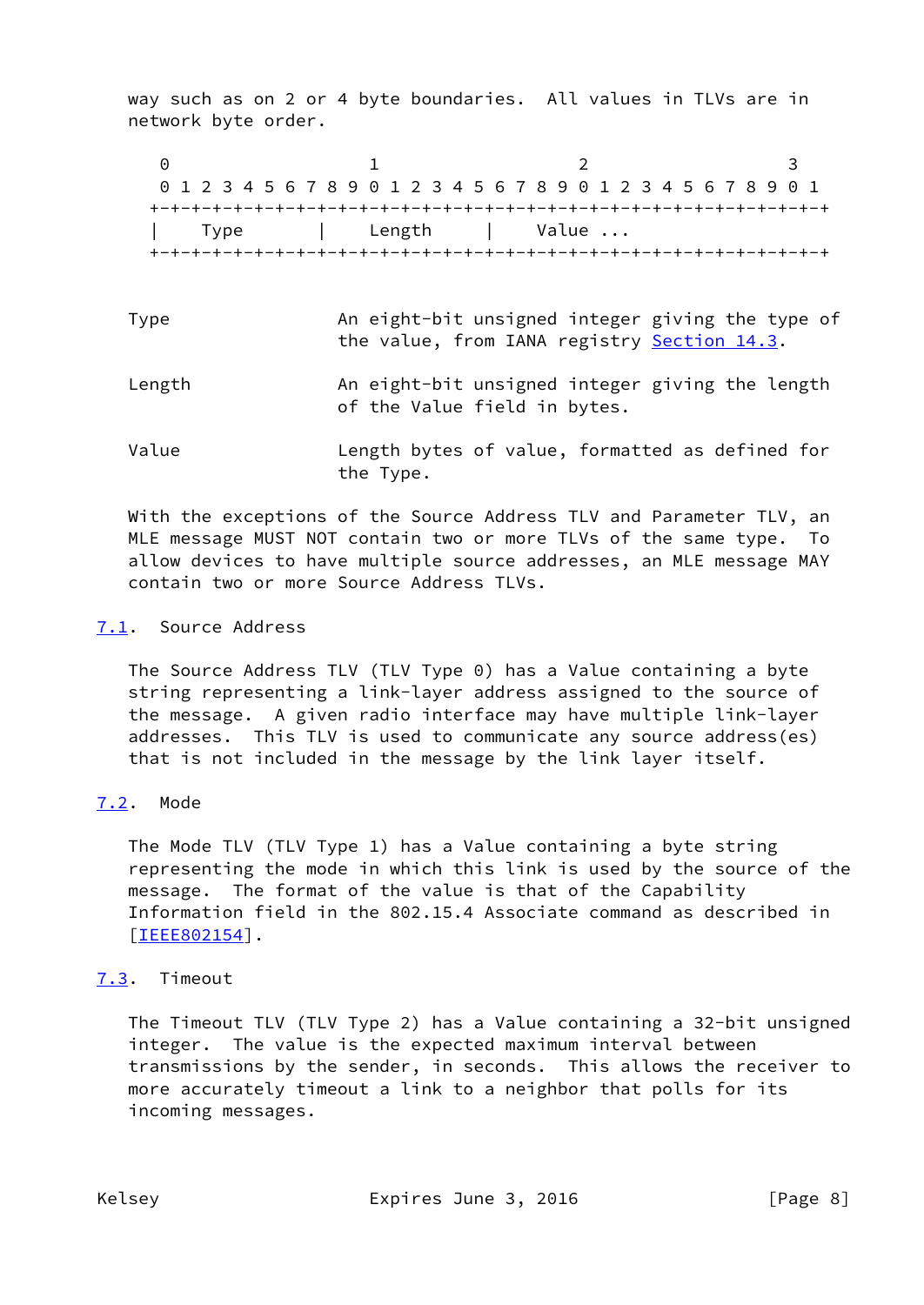#### <span id="page-9-1"></span><span id="page-9-0"></span>[7.4](#page-9-0). Challenge

 The Challenge TLV (TLV Type 3) has a Value containing a randomly chosen byte string that is used to determine the freshness of any reply to this message. The recommendations in [\[RFC4086](https://datatracker.ietf.org/doc/pdf/rfc4086)] apply with regard to generation of the challenge value. The byte string MUST be at least 4 bytes in length and a new value MUST be chosen for each Challenge TLV transmitted. An important part of replay protection is determining if a newly-heard neighbor is actually present or is a set of recorded messages. This is done by sending a random challenge value to the neighbor and then receiving that same value in a Response TLV sent by the neighbor.

#### <span id="page-9-2"></span>[7.5](#page-9-2). Response

 The Response TLV (TLV Type 4) has a Value containing a byte string copied from a Challenge TLV.

#### <span id="page-9-3"></span>[7.6](#page-9-3). Link-layer Frame Counter

 The Link-layer Frame Counter TLV (TLV Type 5) has a Value containing the sender's current outgoing link-layer Frame Counter, encoded as an N-byte unsigned integer. For 802.15.4 this is a 4-byte value.

#### <span id="page-9-4"></span>[7.7](#page-9-4). Link Quality

 The Link Quality TLV (TLV Type 6) reports the sender's measured link quality for messages received from its neighbors. The format of the Link Quality value is as follows:

 $\begin{array}{ccc} 0 & 1 & 2 \end{array}$  0 1 2 3 4 5 6 7 8 9 0 1 2 3 4 5 6 7 8 9 0 1 2 3 +-+-+-+-+-+-+-+-+-+-+-+-+-+-+-+-+-+-+-+-+-+-+-+-+ |C| Res | Size | Neighbor Data ... +-+-+-+-+-+-+-+-+-+-+-+-+-+-+-+-+-+-+-+-+-+-+-+-+

 C Complete: "1" if the message includes all neighboring routers for which the source has link quality data. Multicast Link Quality TLVs normally contain complete information; a unicast to a particular neighbor would normally contain only that neighbor's link quality and would have the C flag set to "0".

Res Reserved; MUST be set to 000 and SHOULD be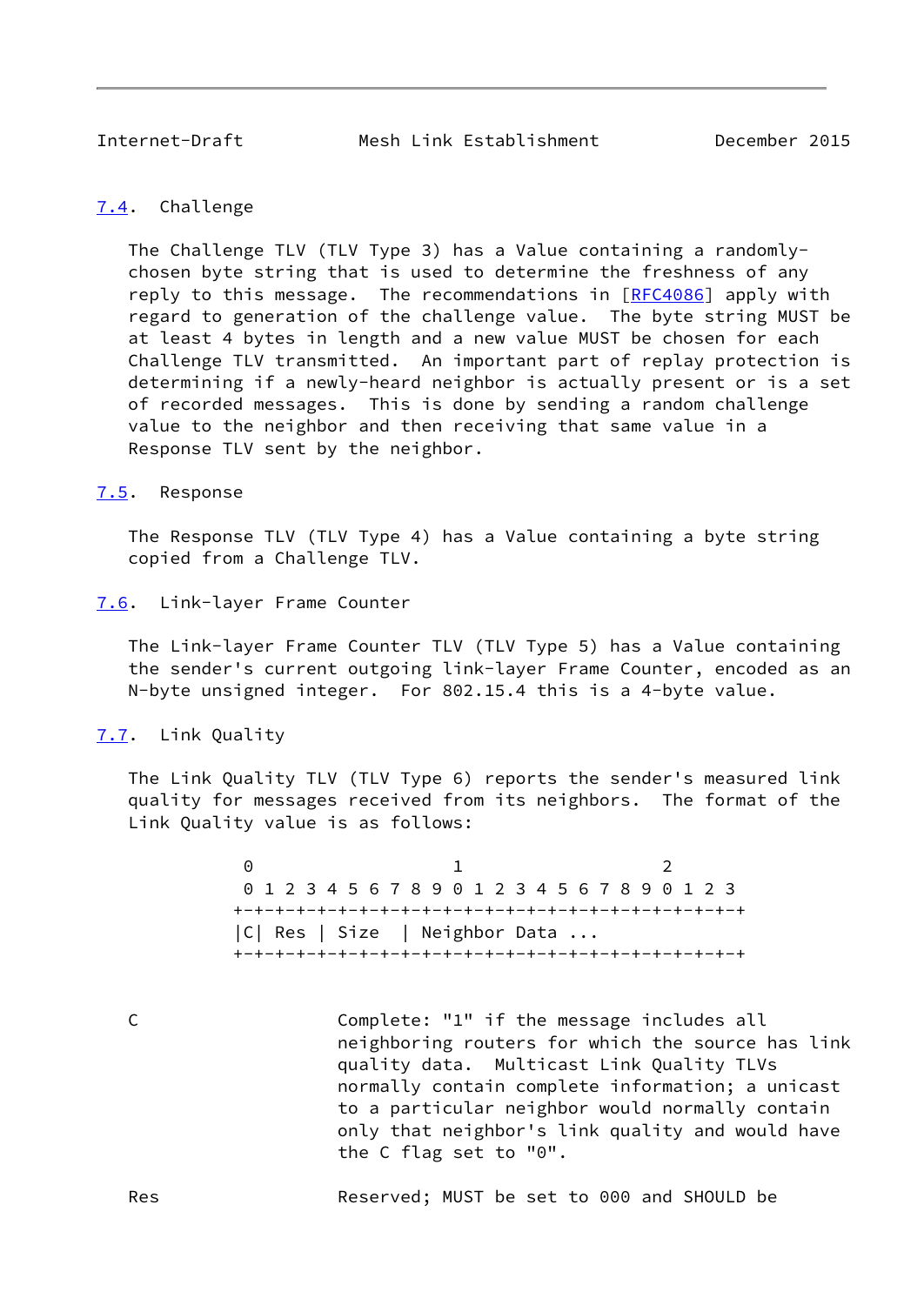# ignored on receipt.

| Kelsey                | Expires June 3, 2016                                                                                                                                                                                                                                                                                                                                                   | [Page 9]      |
|-----------------------|------------------------------------------------------------------------------------------------------------------------------------------------------------------------------------------------------------------------------------------------------------------------------------------------------------------------------------------------------------------------|---------------|
| Internet-Draft        | Mesh Link Establishment                                                                                                                                                                                                                                                                                                                                                | December 2015 |
| Size                  | The size in bytes of the included neighbor link-<br>layer addresses, minus 1. This supports<br>addresses of lengths 1 to 16 bytes.                                                                                                                                                                                                                                     |               |
| Neighbor Data         | A sequence of neighbor records, each containing<br>receive and transmit state flags, the estimated<br>incoming link reliability (IDR), and the<br>neighbor's link-layer address.                                                                                                                                                                                       |               |
|                       | The neighbor data in a Link Quality TLV is formatted as follows:                                                                                                                                                                                                                                                                                                       |               |
| $\Theta$              | ı.<br>0 1 2 3 4 5 6 7 8 9 0 1 2 3 4 5 6 7 8 9 0 1 2 3 4 5 6 7 8 9 0 1<br> I O P reserved   Incoming IDR   Neighbor Address                                                                                                                                                                                                                                             | 3             |
| I(ncoming)            | "1" if the sender's Receive State for this<br>neighbor is true, "0" if not.                                                                                                                                                                                                                                                                                            |               |
| $O(\mathrm{utgoing})$ | "1" if the sender's Transmit State for this<br>neighbor is true, "0" if not.                                                                                                                                                                                                                                                                                           |               |
| P(riority)            | "1" if the sender expects to use this link for<br>sending messages, "0" if not. Given limited<br>resources, the P flag MAY be used in deciding<br>which links should be maintained.                                                                                                                                                                                    |               |
| Incoming IDR          | The estimated inverse delivery ratio of messages<br>sent by the neighbor to the source of this<br>message. This is an eight-bit unsigned integer.<br>To allow for fractional IDR, the value encoded is<br>multiplied by 32. A perfect link, with an actual<br>IDR of 1, would have an Incoming IDR of 0x20. A<br>value of 0xFF indicates that the link is<br>unusable. |               |
| Address               | A link-layer address of a neighbor.                                                                                                                                                                                                                                                                                                                                    |               |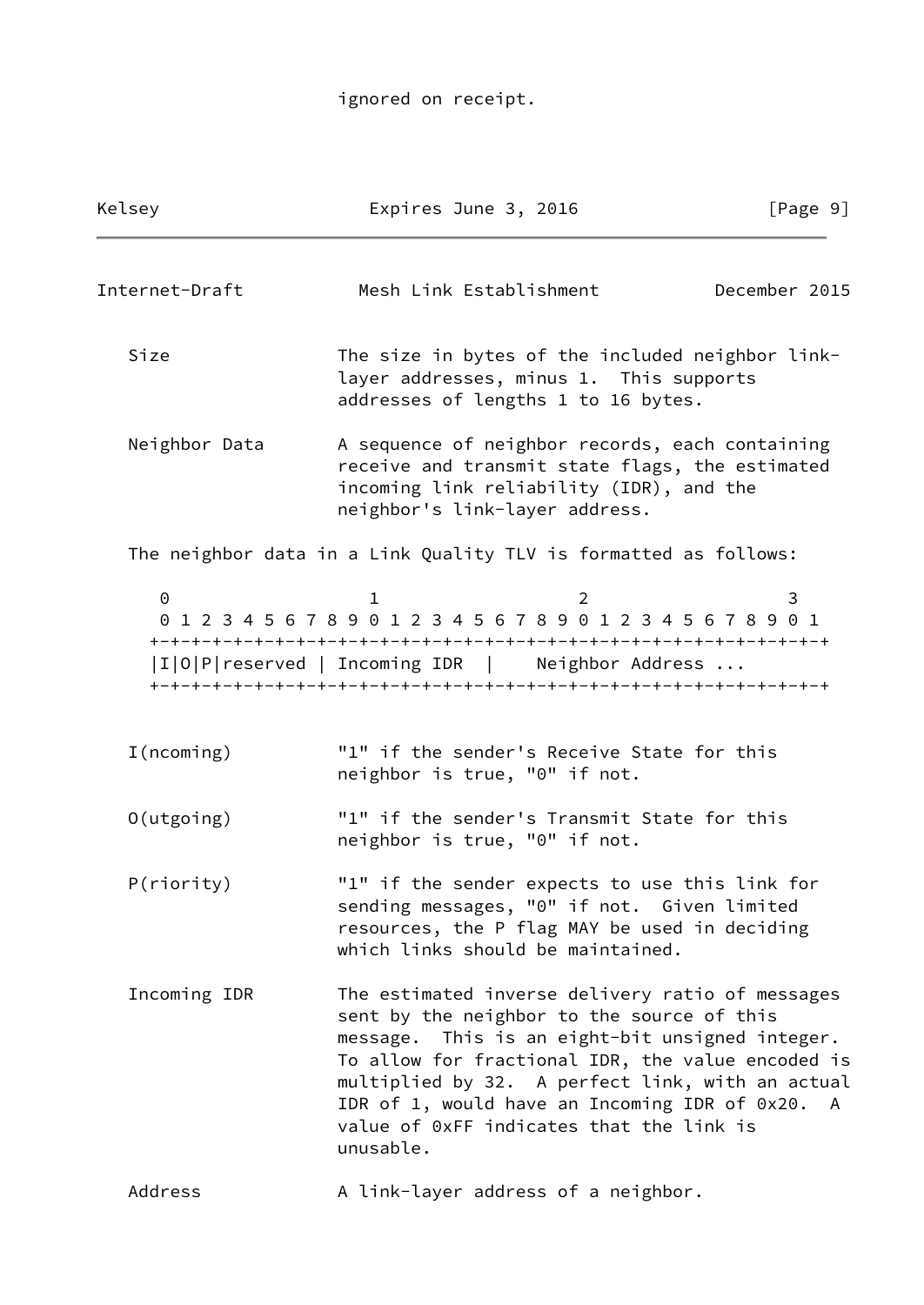The I and O flags are used to facilitate the two-way use of links between neighboring routers.

 A node that does not have a link configured to a neighbor but receives a Link Quality TLV from that neighbor with the node's O flag set to "1" SHOULD send an MLE message with a Link Quality TLV with that neighbor's I bit set to "0". This message may either be a

Kelsey **Expires June 3, 2016** [Page 10]

<span id="page-11-1"></span>Internet-Draft Mesh Link Establishment December 2015

 regular multicast Advertisement or a unicast to that neighbor containing only a single Neighbor Data record.

<span id="page-11-0"></span>[7.8](#page-11-0). Network Parameter

 The Parameter TLV (TLV Type 7) specifies the value of a link-layer parameter shared across the network (as opposed to a parameter specific to a particular link). The Value contains three fields:

0 1 2 3 0 1 2 3 4 5 6 7 8 9 0 1 2 3 4 5 6 7 8 9 0 1 2 3 4 5 6 7 8 9 0 1 +-+-+-+-+-+-+-+-+-+-+-+-+-+-+-+-+-+-+-+-+-+-+-+-+-+-+-+-+-+-+-+-+ | Parameter ID | Delay +-+-+-+-+-+-+-+-+-+-+-+-+-+-+-+-+-+-+-+-+-+-+-+-+-+-+-+-+-+-+-+-+ | Value ... +-+-+-+-+-+-+-+-+-+-+-+-+-+-+-+-+

Parameter ID The ID of the parameter to be changed.

Delay The delay before setting the parameter, in milliseconds. This is a four-byte unsigned integer. Having a delay gives time for the new value to propagate throughout the network. It may also be used for limiting the time a particular parameter setting is in use, by including two different values for a single parameter, with two different delays.

Value A byte string containing the new value of the parameter. The format of this value is determined by the particular parameter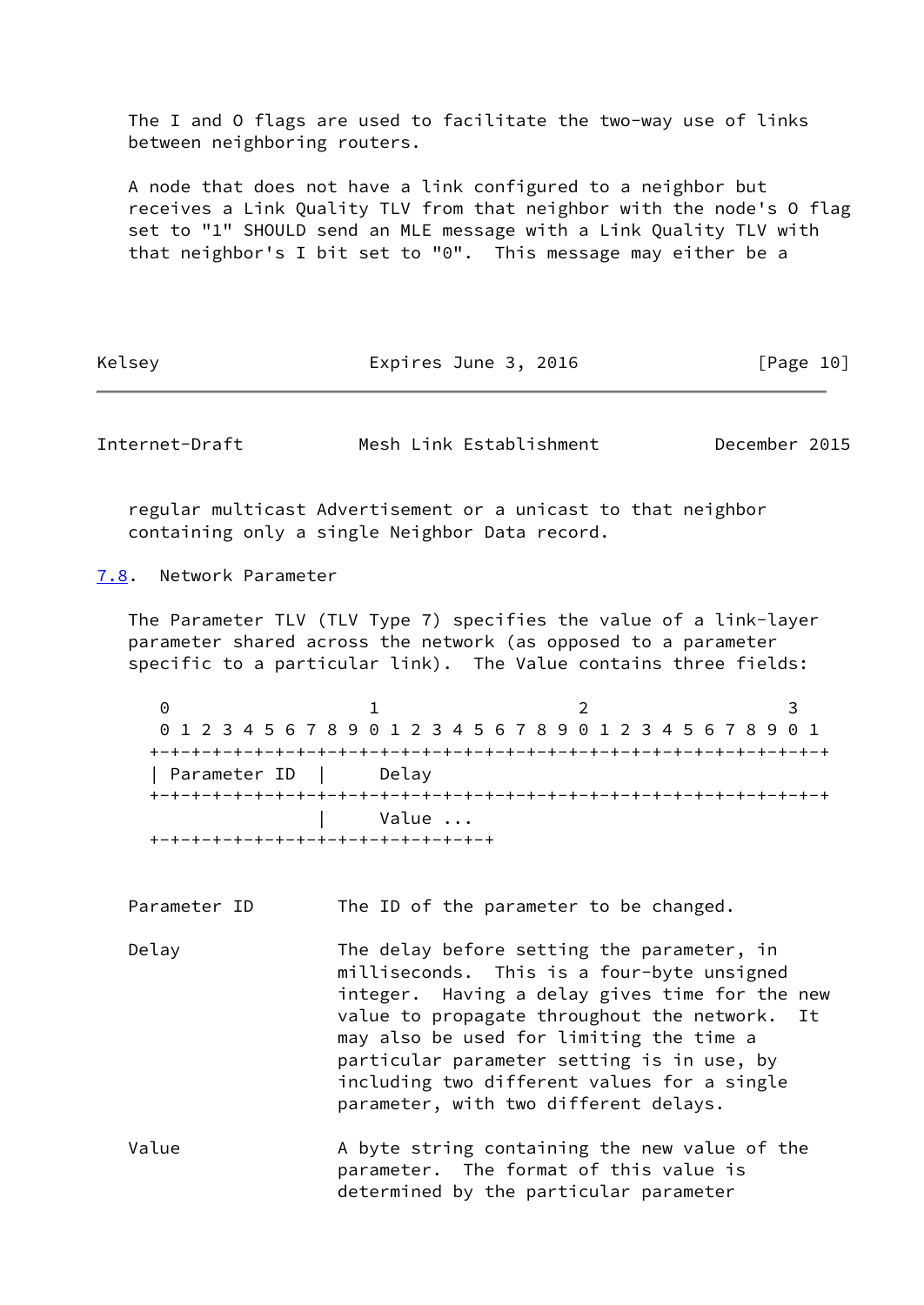Update messages MUST contain only Network Parameter TLVs. Update messages with new parameter settings are normally multicast to the entire MLE domain. They may also be unicast to nodes that have just joined the network or otherwise do not have up-to-data parameter information.

The defined Network Parameters are:

- 0 Channel
- 1 PAN ID
- 2 Permit Joining
- 3 Beacon Payload

Kelsey **Expires June 3, 2016** [Page 11]

<span id="page-12-1"></span>Internet-Draft Mesh Link Establishment December 2015

#### <span id="page-12-0"></span>[7.9](#page-12-0). MLE Frame Counter

 The MLE Frame Counter TLV (TLV Type 8) has a Value containing the sender's current outgoing MLE Frame Counter, encoded as an 32-bit unsigned integer.

<span id="page-12-2"></span>[8](#page-12-2). Message transmission

 MLE messages SHOULD be sent using the assigned UDP port number (19788) as both the source and destination port. Link configuration and advertisement messages MUST be sent with an IP Hop Limit of 255, either to a link-local unicast address or to the link-local all-nodes (FF02::1) or all-routers (FF02::2) multicast addresses. Update messages MAY be sent as above, or MAY be sent to a realm-local all- MLE-nodes multicast address (to be assigned by IANA).

 Outgoing link configuration and advertisement messages SHOULD be secured using the procedure specified in [\[AES](#page-19-5)] and [[CCM\]](#page-20-3) using the auxiliary security header as described in [[IEEE802154\]](#page-20-4). The one exception to this is messages sent to or from a device that is joining the network and does not yet have the necessary keys; such unsecured messages MUST NOT contain Challenge, Response, or Link- Layer Frame Counter TLVs.

The authenticated data consists of the following three values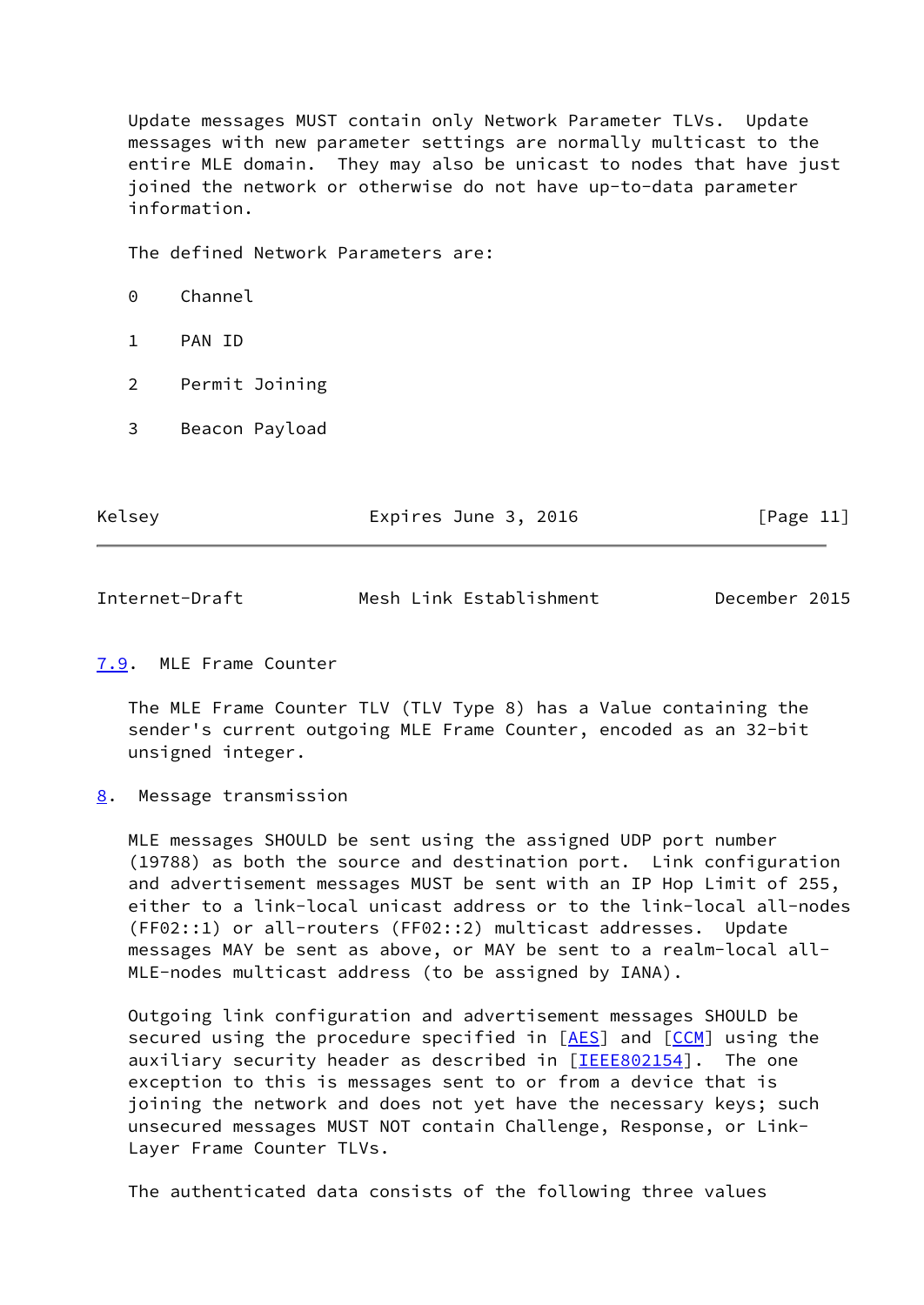concatenated together:

 IP source address IP destination address auxiliary security header

 The secured data consists of the messages body following the auxiliary security header (the command ID and TLVs). The security suite identifier is not included in either the authenticated data or the secured data. Key choice is outside the scope of this document.

 In order to allow update messages to be forwarded multiple hops, outgoing update messages, MUST be secured at the link layer, if link layer security is in use, and MUST NOT be secured by MLE.

 A message sent in response to a multicast request, such as a multicast Link Request, MUST be delayed by a random time between 0 and MAX RESPONSE DELAY TIME seconds, with a resolution of at least 1ms.

MAX\_RESPONSE\_DELAY\_TIME 1 second

Kelsey **Expires June 3, 2016** [Page 12]

<span id="page-13-0"></span>Internet-Draft Mesh Link Establishment December 2015

 If no response is received to a unicast request, the request MAY be retransmitted using a simple timeout mechanism. This is based on the retransmission mechanism used in DHCPv6 [RFC 3315](https://datatracker.ietf.org/doc/pdf/rfc3315) [\[RFC3315](https://datatracker.ietf.org/doc/pdf/rfc3315)], simplified to use a single, fixed timeout. Unicast requests are not relayed, which avoids the need for a more elaborate mechanism.

| Parameter  |       | Default Description                                                        |
|------------|-------|----------------------------------------------------------------------------|
| URT<br>MRT | 5 sec | 1 sec Unicast Retransmission timeout.<br>Multicast Retransmission timeout. |
| MRC.       | ़ २   | Maximum retransmission count.                                              |

 For each transmission the appropriate URT or MRT value is multiplied by a random number chosen with a uniform distribution between 0.9 and 1.1 with a resolution of at least 1ms. The randomization factor is included to minimize synchronization of messages transmitted.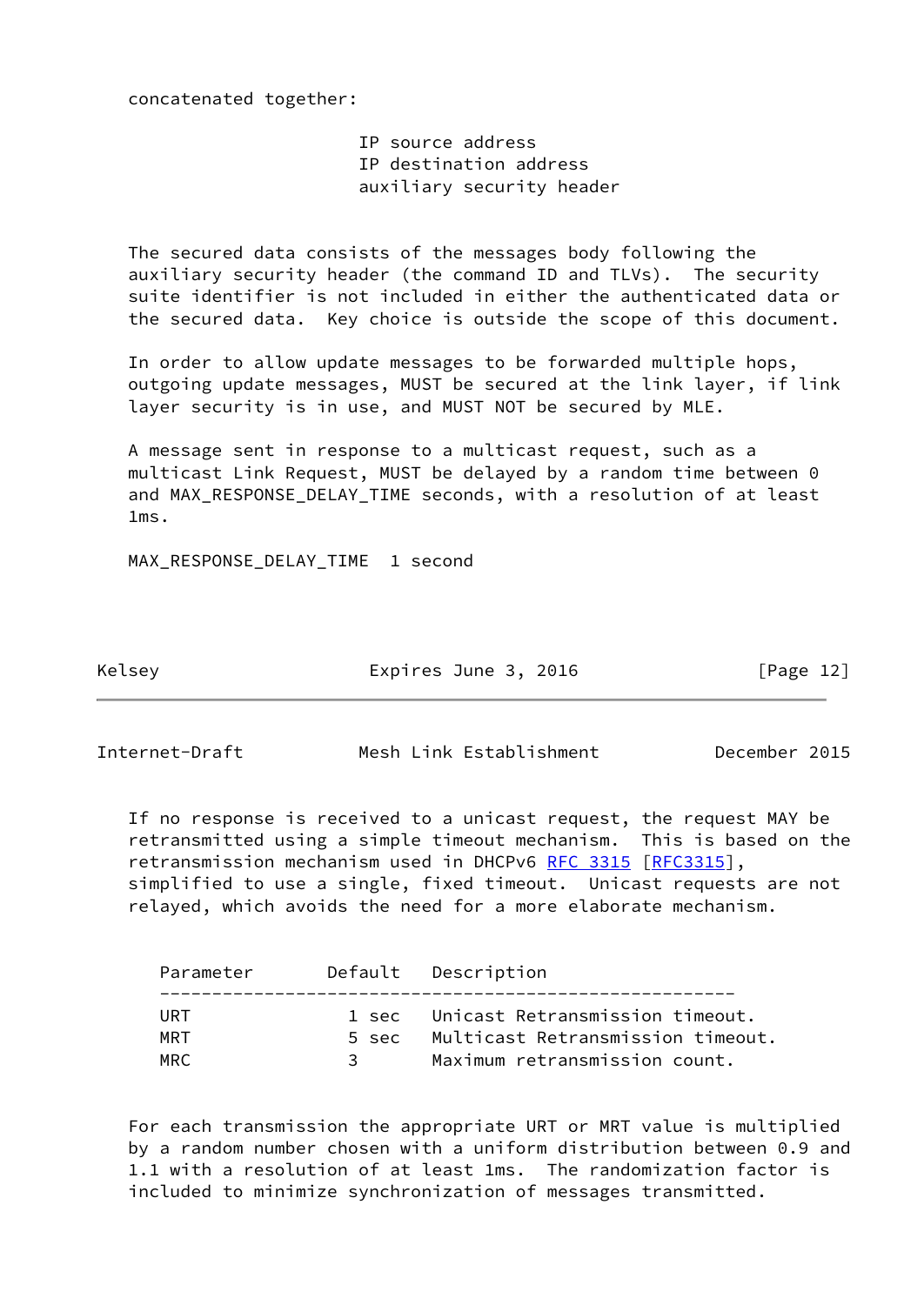<span id="page-14-0"></span>[9](#page-14-0). Processing of incoming messages

 Any incoming link configuration or advertisement message, or an incoming update sent to a link-local address, whose IP Hop Limit is not 255 may have been forwarded by a router and MUST be discarded.

 Incoming messages whose Command Type is a reserved value MUST be ignored. Any TLVs in an incoming message whose TLV Type has a reserved value MUST be ignored.

 Incoming messages that are not secured with either MLE or link-layer security SHOULD be ignored. The one exception to this is messages sent to or from a device that is joining the network and does not yet have the necessary keys. Secured incoming messages are decrypted and authenticated using the procedures specified in  $[AES]$  $[AES]$  and  $[CCM]$  $[CCM]$  $[CCM]$ , with security material obtained from the auxiliary security header as described in [\[IEEE802154\]](#page-20-4). The key source may be obtained either from the link layer source address or from the auxiliary security header.

 A device MUST maintain a separate incoming MLE frame counter for each neighbor with which it establishes a link. Any MLE message received with a frame counter the same or lower than that of a previously received and authenticated message from the same source MUST be discarded. Messages for which no previous frame counter are available MAY be processed, but their counter value MUST be saved for comparison with later messages.

Kelsey **Expires June 3, 2016** [Page 13]

<span id="page-14-2"></span>Internet-Draft Mesh Link Establishment December 2015

<span id="page-14-1"></span>[10.](#page-14-1) Link Configuration

 The values that may need to be communicated to configure an 802.15.4 link are:

- o Long (64-bit) and short (16-bit) addresses.
- o Capability Information, as in the 802.15.4 Association command in [[IEEE802154\]](#page-20-4), especially the Device Type and Receiver On When Idle fields.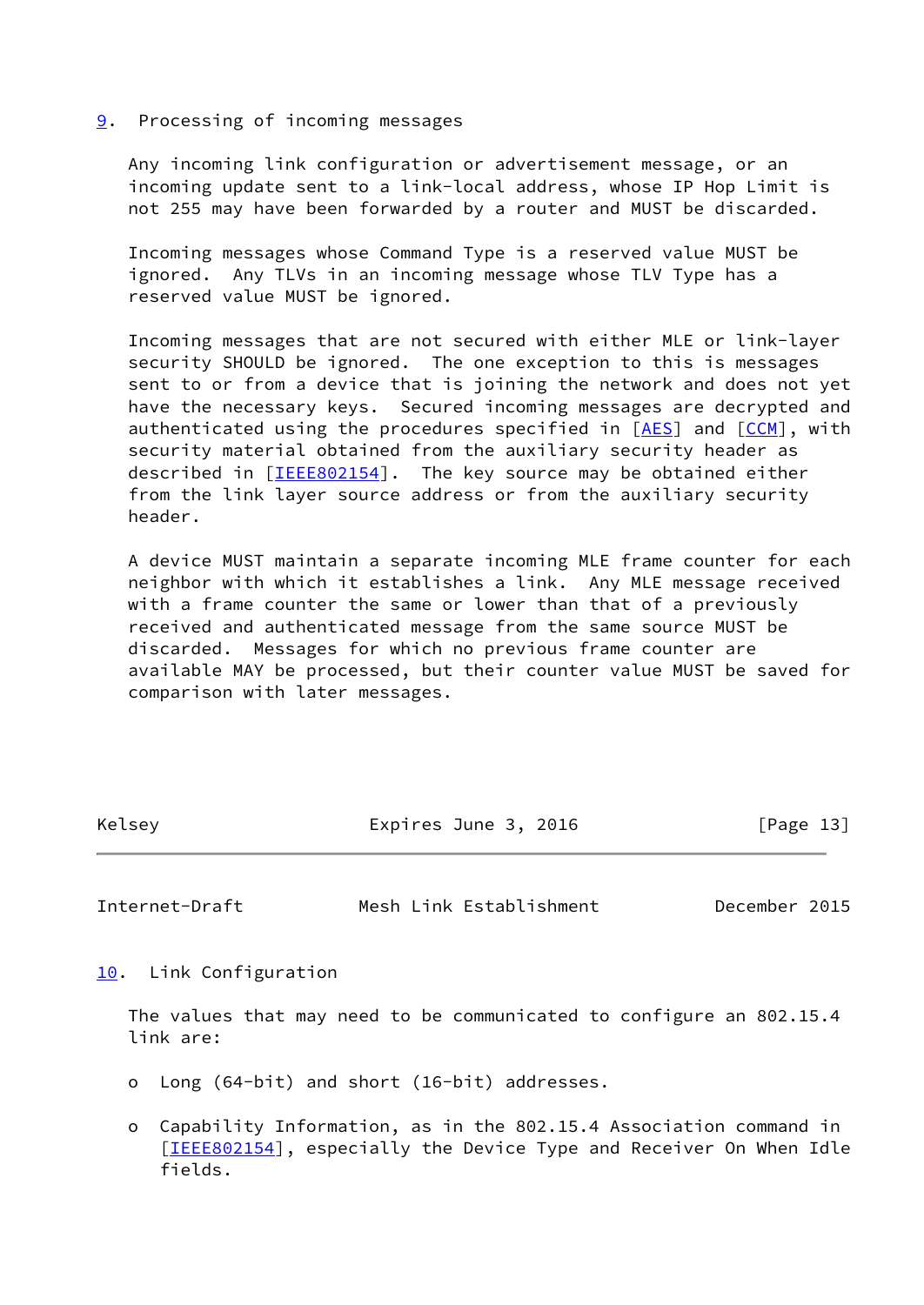o Initialization of AES-CCM frame counters.

 A device wishing to establish a link to a neighbor MUST send a Link Request message containing the following:

- o Source Address TLV, containing the sender's short (16-bit) MAC address. The sender's long (64-bit) MAC address MUST used as the MAC source address of the message.
- o Mode TLV, containing the sender's Capability data byte.
- o Timeout TLV, if the sender is an rxOffWhenIdle device.
- o Challenge TLV, whose size is determined by the network configuration.

 The neighbor SHOULD respond with a Link Accept message containing the same TLVs (with its own values), but with a Response TLV in place of the Challenge TLV and with added Link-layer Frame Counter and MLE Frame Counter TLVs. If large numbers of Link Request messages arrive a device MAY reduce or completely suspend sending Link Accept messages, and MAY send Link Reject messages instead. The MLE Frame Counter TLV MAY be omitted if the sender uses the same counter for both MLE and 802.15.4 messages. If the neighbor also requires a liveness check, it MAY include its own challenge, and use the Link Accept And Request message type.

 If a node receives a secured 802.15.4 unicast from a neighbor for whom it does not have link configuration data, the receiving node SHOULD respond with a Link Reject message to inform the neighbor that the link is not configured. If large numbers of such messages arrive a device MAY reduce or completely suspend sending Link Reject messages.

 Link Configuration messages are used to establish 802.15.4 security and so MUST NOT be secured at the 802.15.4 layer.

| Kelsey | Expires June 3, 2016 | [Page 14] |
|--------|----------------------|-----------|
|        |                      |           |

<span id="page-15-1"></span>

| Internet-Draft | Mesh Link Establishment | December 2015 |
|----------------|-------------------------|---------------|
|                |                         |               |

<span id="page-15-0"></span>[11.](#page-15-0) Parameter Dissemination

 Update messages may be sent to change the channel, PAN ID, and/or permit joining flags on all nodes. Determining when these values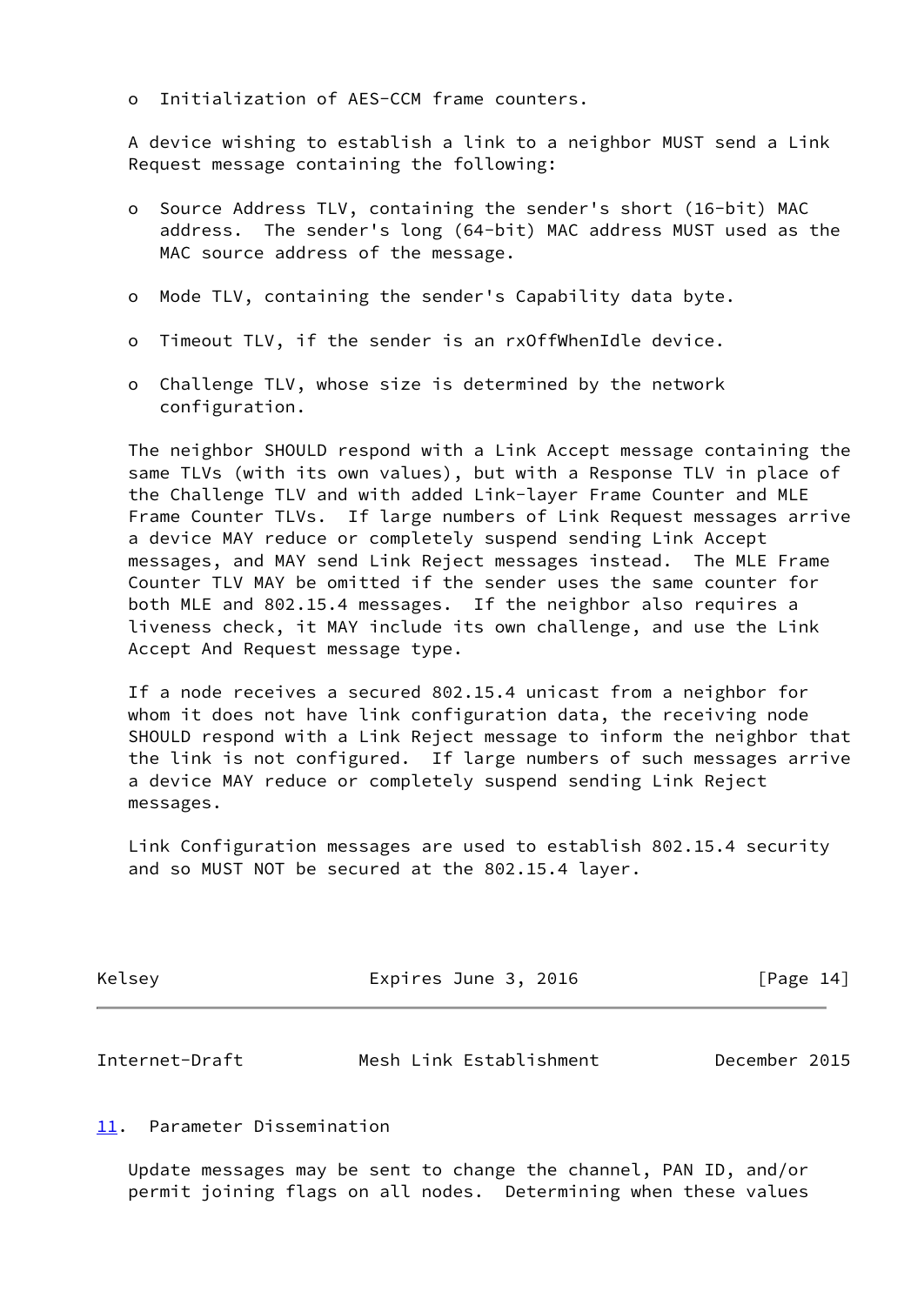should be changed is beyond the scope of this document.

 To make a network-wide change to one of these parameters, an MLE update messages SHOULD be sent to an appropriate multicast address, such as the realm-local all-node, all-routers or all-MLE-nodes multicast address (to be assigned by IANA). Alternatively, MLE update messages MAY be unicast to individual devices, either to avoid the cost of a multicast or to have the parameter change apply to only a subset of devices. This requires some form of multi-hop multicast forwarding; these messages are sent infrequently, so forwarding with simple flooding is sufficient.

 A single update message MAY contain multiple values for the same parameter with different time delays. In particular, the permit joining flag can be enabled for a limited time by including both on and off values in a single update message.

 A device that does not have the current network values, either because it has just joined the network or for any other reason, MAY send a unicast Update Request to a neighbor. The neighbor responds by sending an Update message containing the current values of the parameters.

<span id="page-16-0"></span>[12.](#page-16-0) Neighbor Detection

 Nodes MAY send out periodic advertisements containing the incoming IDR values for their neighbors. The primary purpose of these messages is to allow nodes to choose likely candidates for link establishment. They can also be used to determine if existing links continue to provide sufficient two-way reliability.

A node maintains two boolean values for each known neighbor:

 Receive State True if the node will accept incoming non-MLE messages from that neighbor.

 Transmit State A local cache of the neighbor's Receive State corresponding to this node.

Both values default to false.

 The Receive State is set to true when the node receives a valid incoming link accept from the neighbor, and set to false when the

Kelsey **Expires June 3, 2016** [Page 15]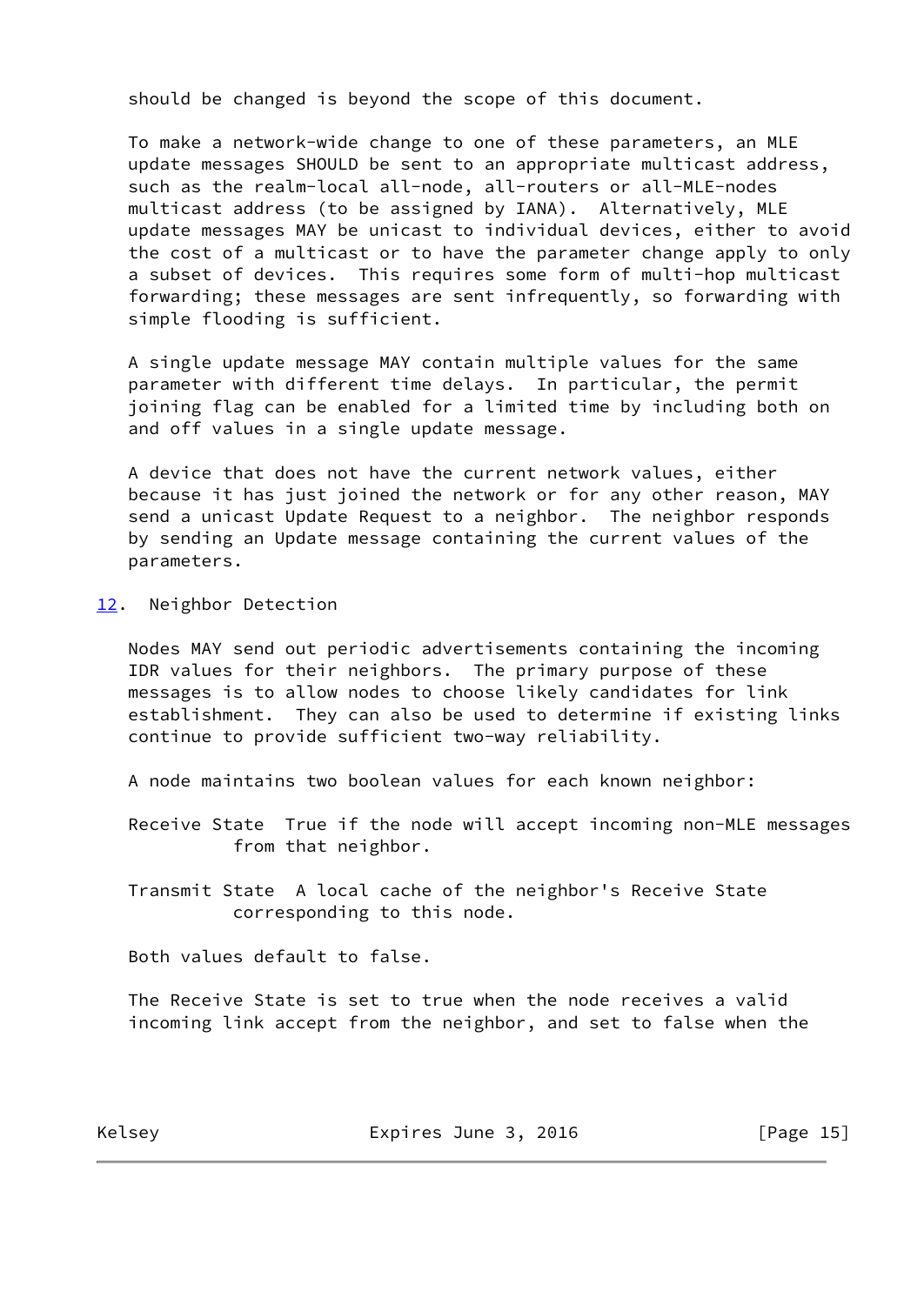<span id="page-17-1"></span> link configuration information is discarded for any reason (link failure or timeout, for example).

 The Transmit State is set to true when a link accept message is sent to the neighbor. When an advertisement message is received from the neighbor the Transmit State is set to the Receive State as reported in the advertisement. If the advertisement's C flag is 1 and the receiving node's address is not included in the advertisement, the recipient's Transmit State for the sender is set to false.

 These states are advisory only; a node may send a message to a neighbor regardless of its Transmit State for that neighbor. Similarly, a node may unilaterally change its Receive State (and discard any link configuration data) without first informing the neighbor of its intention. The change in Receive State will be reflected in the next advertisement sent by the node.

 Advertisement messages are used prior to establishing 802.15.4 security and thus SHOULD NOT be secured at the 802.15.4 layer.

<span id="page-17-0"></span>[13.](#page-17-0) Acknowledgements

 The author would like to acknowledge the helpful comments of Thomas Clausen, Robert Cragie, Colin O'Flynn, Edward Hill, Matteo Paris, Kundok Park, Joseph Reddy, and Dario Tedeschi, which greatly improved the document.

<span id="page-17-2"></span>[14.](#page-17-2) IANA Considerations

IANA has assigned UDP port 19788 to MLE.

 IANA is requested to establish a new top-level registry, called "MLE: Mesh Link Establishment", to contain all MLE objects, codepoints, and sub-registries.

 The allocation policy for each new registry is by IETF review: new values are assigned through the IETF review process .

#### <span id="page-17-3"></span>[14.1](#page-17-3). Security Suites

 IANA is requested to create a subregistry, called "Security Suites". Values range from 0 to 255.

| Value | Meaning           | Reference     |
|-------|-------------------|---------------|
|       | 802.15.4 Security | This document |
| 255   | No Security       | This document |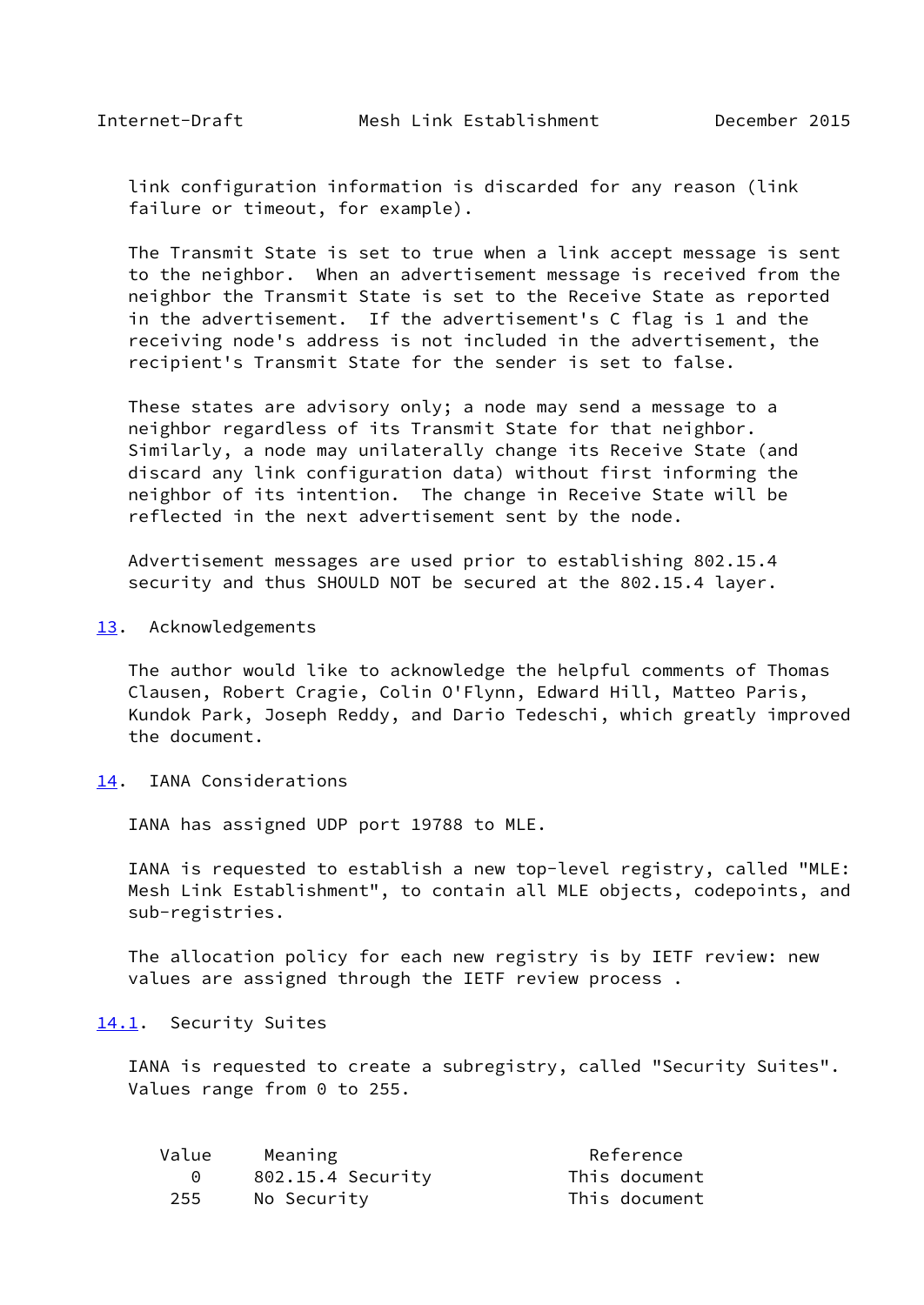Kelsey **Expires June 3, 2016** Expires 1016

<span id="page-18-1"></span>Internet-Draft Mesh Link Establishment December 2015

Values 1-254 are currently unassigned.

<span id="page-18-0"></span>[14.2](#page-18-0). Command Types

 IANA is requested to create a subregistry, called "Command Types". Values range from 0 to 255.

| Value        | Meaning                 | Reference     |
|--------------|-------------------------|---------------|
| 0            | Link Request            | This document |
| $\mathbf{1}$ | Link Accept             | This document |
| 2            | Link Accept and Request | This document |
| 3            | Link Reject             | This document |
| 4            | Advertisement           | This document |
| 5            | Update                  | This document |
| 6            | Update Request          | This document |

Values 7-255 are currently unassigned.

#### <span id="page-18-2"></span>[14.3](#page-18-2). TLV Types

 IANA is requested to create a subregistry, called "TLV Types". Values range from 0 to 255.

| Value          | Meaning                  | Reference     |
|----------------|--------------------------|---------------|
| 0              | Source Address           | This document |
| $\mathbf 1$    | Mode                     | This document |
| $\overline{2}$ | Timeout                  | This document |
| 3              | Challenge                | This document |
| 4              | Response                 | This document |
| 5              | Link-layer Frame Counter | This document |
| 6              | Link Quality             | This document |
| $\overline{7}$ | Network Parameter        | This document |
| 8              | MLE Frame Counter        | This document |

Values 9-255 are currently unassigned.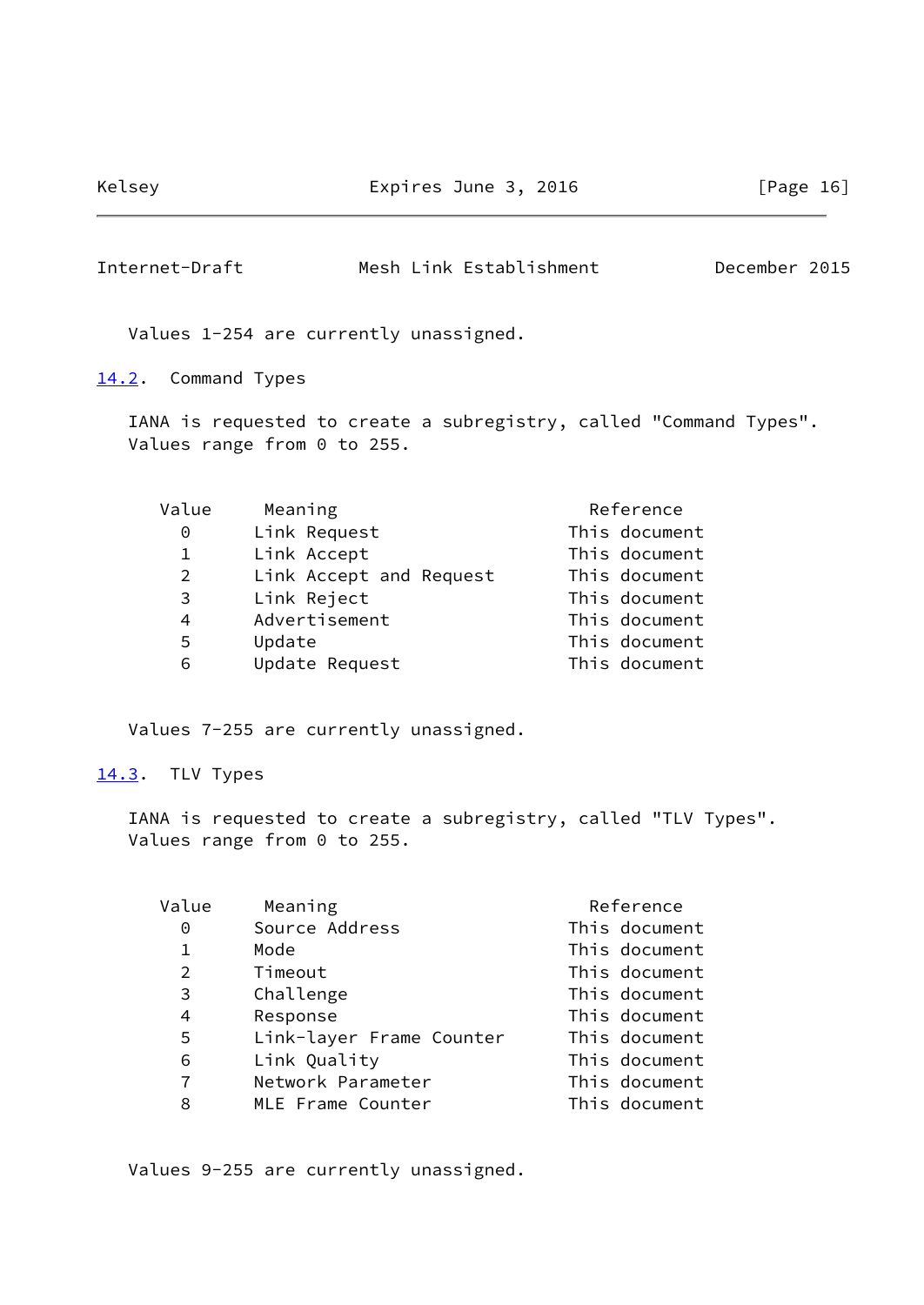#### <span id="page-19-0"></span>[14.4](#page-19-0). Network Parameters

 IANA is requested to create a subregistry, called "Network Parameters". Values range from 0 to 255.

Kelsey **Expires June 3, 2016** [Page 17]

<span id="page-19-2"></span>

| Internet-Draft |  |  |  |
|----------------|--|--|--|
|----------------|--|--|--|

Mesh Link Establishment December 2015

| Value         | Meaning        | Reference |               |
|---------------|----------------|-----------|---------------|
| ∩             | Channel        |           | This document |
|               | PAN ID         |           | This document |
| $\mathcal{P}$ | Permit Joining |           | This document |
| 3             | Beacon Payload |           | This document |

Values 4-255 are currently unassigned.

#### <span id="page-19-1"></span>[15.](#page-19-1) Security Considerations

 In general MLE has the strengths and weaknesses of the link layer security that it inherits. The one exception is that MLE's operation requires accepting and acting on incoming Advertisements and Link Requests messages for which the receiver has no prior knowledge of the sender's MLE frame counter. Because of this, implementers must be careful in how they use information obtained from these possibly replayed messages. For example, information from unsecured messages should not be used to modify any stored information obtained from secured messages.

 The Hop Limit field of received packets other than multihop update messages is verified to contain 255, the maximum legal value. Because routers decrement the Hop Limit on all packets they forward, received packets containing a Hop Limit of 255 must have originated from a neighbor. This technique is borrowed from IPv6 ND [[RFC4861](https://datatracker.ietf.org/doc/pdf/rfc4861)].

<span id="page-19-3"></span>[16.](#page-19-3) References

#### <span id="page-19-4"></span>[16.1](#page-19-4). Normative References

<span id="page-19-5"></span> [AES] National Institute of Standards and Technology, "Specification for the Advanced Encryption Standard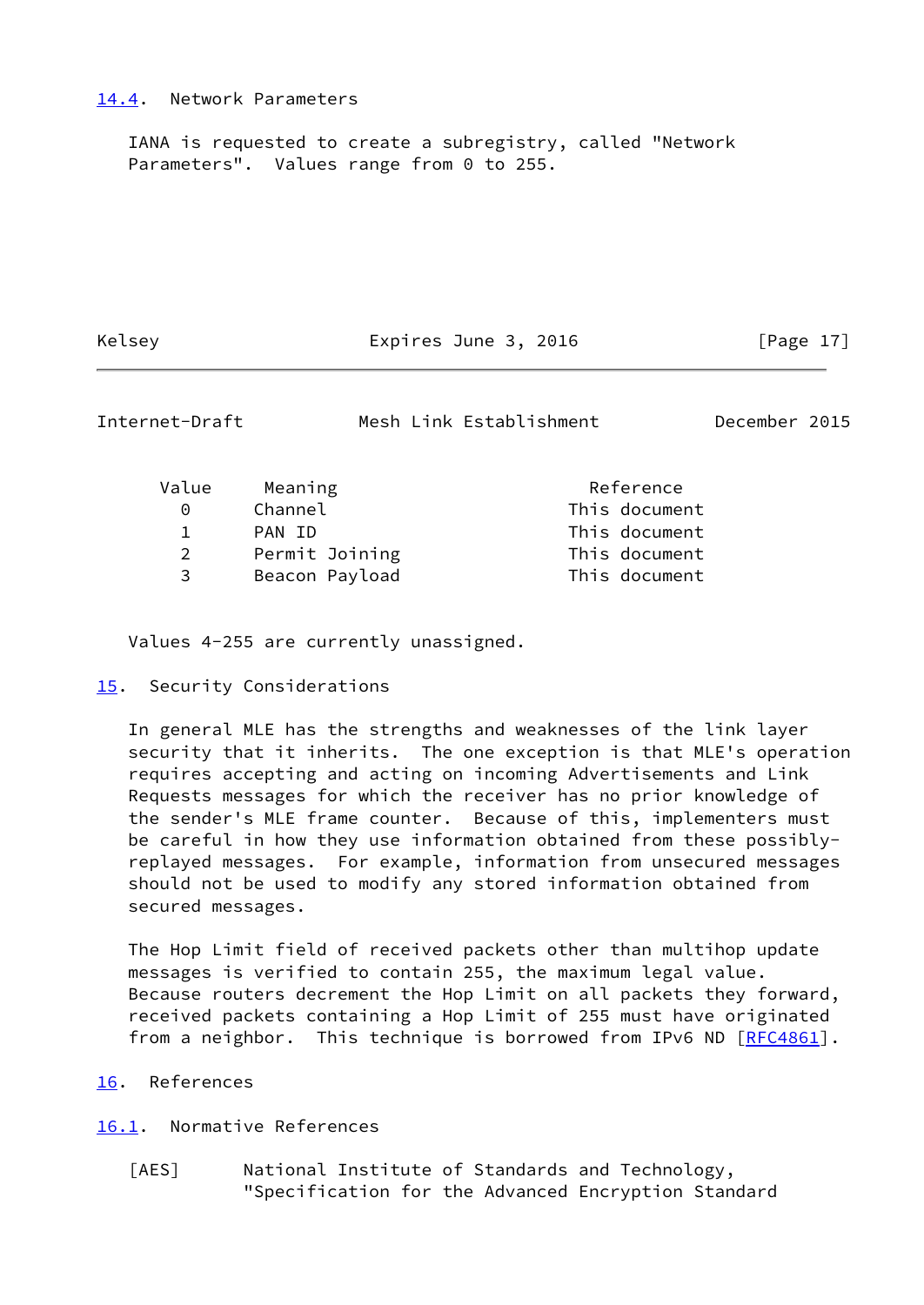(AES)", FIPS 197, November 2001.

<span id="page-20-3"></span> [CCM] National Institute of Standards and Technology, "Recommendation for Block Cipher Modes of Operation: The CCM Mode for Authentication and Confidentiality", SP 800-38C, May 2004.

# <span id="page-20-4"></span> [IEEE802154] Institute of Electrical and Electronics Engineers, "Wireless Personal Area Networks", IEEE Standard 802.15.4-2006, 2006.

 [RFC2119] Bradner, S., "Key words for use in RFCs to Indicate Requirement Levels", [BCP 14](https://datatracker.ietf.org/doc/pdf/bcp14), [RFC 2119](https://datatracker.ietf.org/doc/pdf/rfc2119), March 1997.

| Kelsey | Expires June 3, 2016 | [Page 18] |  |
|--------|----------------------|-----------|--|
|        |                      |           |  |

<span id="page-20-1"></span>

| Mesh Link Establishment<br>December 2015<br>Internet-Draft |
|------------------------------------------------------------|
|------------------------------------------------------------|

- [RFC4086] Eastlake, D., Schiller, J., and S. Crocker, "Randomness Requirements for Security", [BCP 106](https://datatracker.ietf.org/doc/pdf/bcp106), [RFC 4086](https://datatracker.ietf.org/doc/pdf/rfc4086), June 2005.
- <span id="page-20-0"></span>[16.2](#page-20-0). Informative References
	- [RFC3315] Droms, R., Bound, J., Volz, B., Lemon, T., Perkins, C., and M. Carney, "Dynamic Host Configuration Protocol for IPv6 (DHCPv6)", [RFC 3315,](https://datatracker.ietf.org/doc/pdf/rfc3315) July 2003.
	- [RFC4861] Narten, T., Nordmark, E., Simpson, W., and H. Soliman, "Neighbor Discovery for IP version 6 (IPv6)", [RFC 4861](https://datatracker.ietf.org/doc/pdf/rfc4861), September 2007.
	- [RFC6551] Vasseur, JP., Kim, M., Pister, K., Dejean, N., and D. Barthel, "Routing Metrics Used for Path Calculation in Low-Power and Lossy Networks", [RFC 6551](https://datatracker.ietf.org/doc/pdf/rfc6551), March 2012.

<span id="page-20-2"></span>[ZigBeeIP]

 ZigBee Alliance, "ZigBee IP Specification", 2014, <[http://www.zigbee.org/non-menu-pages/zigbee-ip-download>](http://www.zigbee.org/non-menu-pages/zigbee-ip-download).

Author's Address

 Richard Kelsey Silicon Labs 343 Congress St